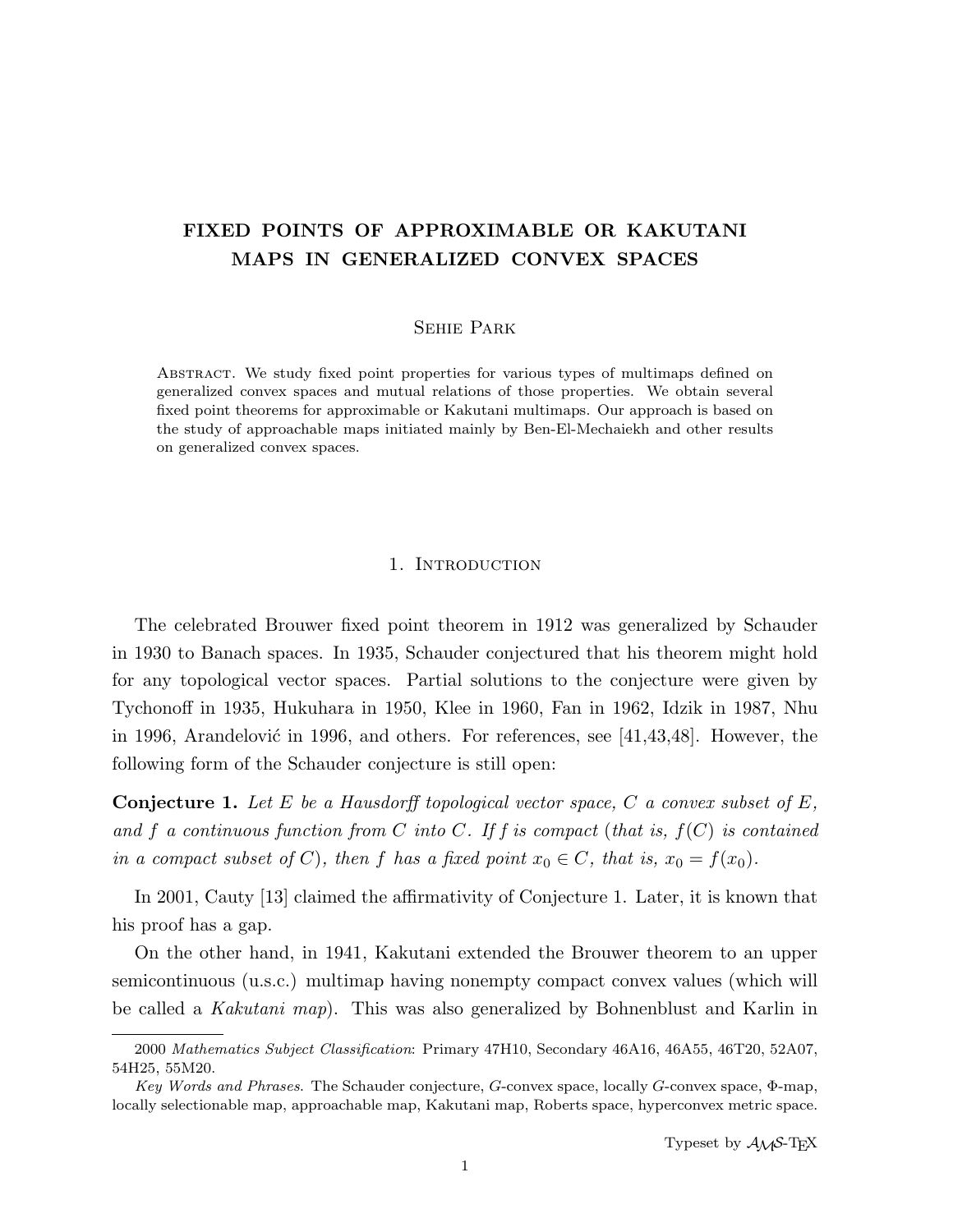1950, Fan in 1952, Glicksberg in 1952, Himmelberg in 1972, Granas and Liu in 1986, Idzik in 1988, Park in 1988, Okon in 2002, and others for particular types of topological vector spaces; see [41,43,48]. However, the following is still open:

Conjecture 2. Let X be a compact convex subset of a Hausdorff topological vector space E. Then every Kakutani map  $T : X \to X$  has a fixed point  $x_0 \in X$ , that is,  $x_0 \in T(x_0)$ .

Later there have appeared other types of useful multimaps on topological vector spaces, for example, Fan-Browder maps, locally selectionable maps, approachable maps, approximable maps, and many others; see [38-43,45-48].

In this paper, we are mainly concerned with fixed point properties for various types of multimaps defined on generalized convex spaces and mutual relations of those properties. From some of the most general cases where Conjectures 1 and 2 are known to be affirmative, we deduce several general fixed point theorems for approximable or Kakutani maps in topological vector spaces or in generalized convex spaces. Our approach is based on the study of approachable maps initiated mainly by Ben-El-Mechaiekh [3- 5,8-11] and other results on generalized convex spaces due to the author.

In Section 2, as preliminaries, we review the concepts of admissible (in the sense of Klee), weakly admissible, and convexly totally bounded (c.t.b.) subsets of topological vector spaces. Moreover, we recall the concepts of generalized convex (simply, G-convex) spaces, locally G-convex spaces, and LG-spaces. Note that these are essential in order to establish general forms of fixed point theorems on topological vector spaces.

Section 3 deals with basic fixed point theorems on Φ-maps (or Fan-Browder maps) and locally selectionable maps having convex values. In Section 4, approachable multimaps defined on G-convex uniform spaces are considered. We obtain several fixed point theorems for compact closed approachable multimaps on subsets of topological vector spaces. Section 5 deals with Kakutani type multimaps defined on certain type of G-convex spaces. We obtain some abstract forms of fixed point theorems which include a large number of known results. Finally, in Section 6, some results in previous sections are applied to condensing maps on topological vector spaces.

# 2. Preliminaries

Let us say that a topological space  $X$  has the *(compact) fixed point property (simply,* f.p.p.) if any (compact) continuous selfmap  $f : X \to X$  has a fixed point  $x_0 \in X$ .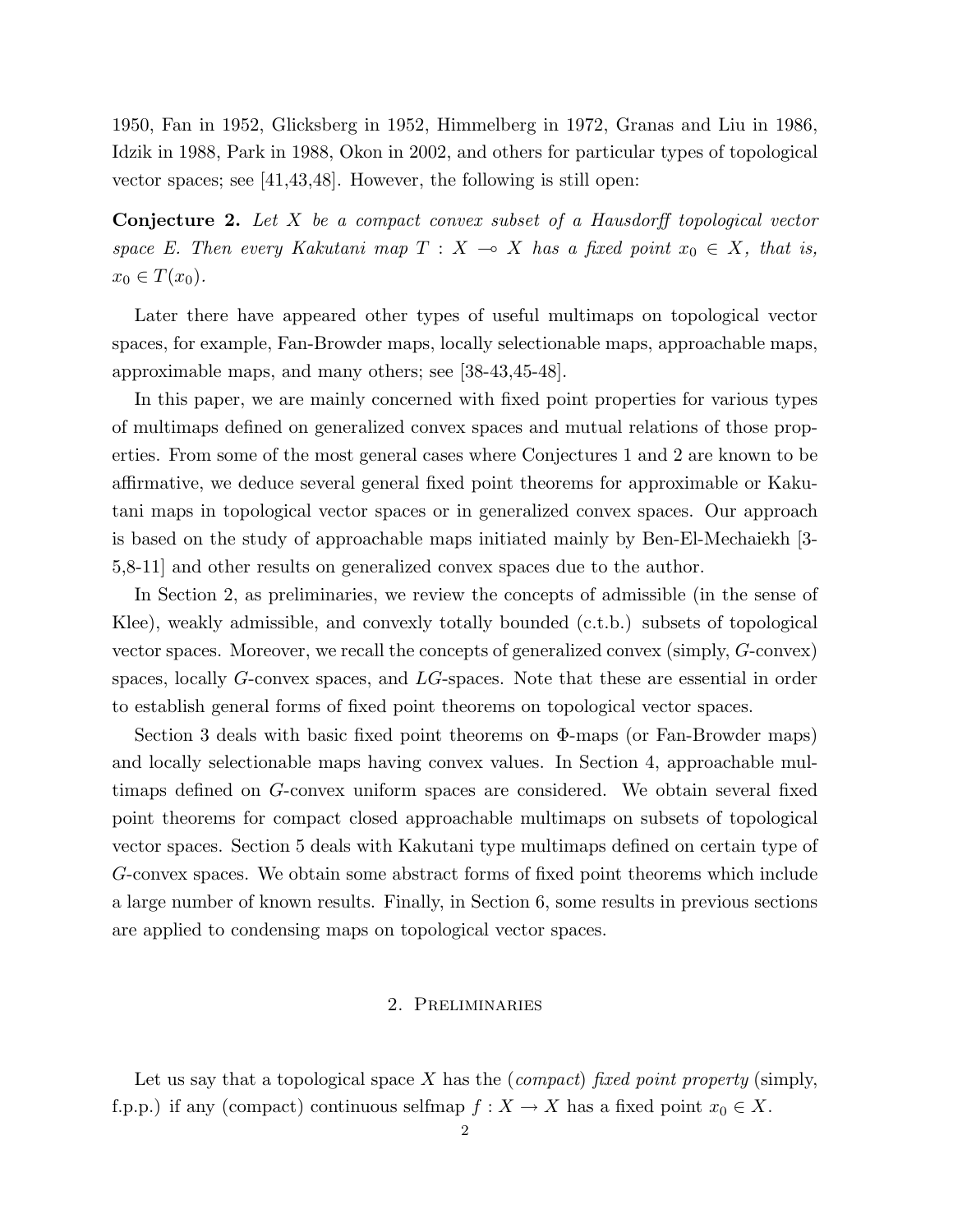Throughout this paper, all topological spaces are Hausdorff otherwise explicitly stated, a t.v.s. means a topological vector space  $E$ , and  $V$  denotes a basis of neighborhoods of the origin 0 of E.

A nonempty subset K of a t.v.s. E is said to be locally convex if for each  $x \in K$ there exists in K a basis of neighborhoods  $U_x$  of x such that  $U_x = W_x \cap K$  and  $W_x$  is a convex subset of E.

Recall that a nonempty subset X of a t.v.s.  $E$  is said to be *admissible* (in the sense of Klee) provided that, for every nonempty compact subset K of X and every  $V \in V$ , there exists a continuous function  $h: K \to X$  such that  $x - h(x) \in V$  for all  $x \in K$  and  $h(K)$  is contained in a finite dimensional subspace L of E.

A nonempty subset K of E is said to be Klee approximable if for any  $V \in \mathcal{V}$ , there exists a continuous function  $h: K \to E$  such that  $x - h(x) \in V$  for all  $x \in K$  and  $h(K)$ is contained in a finite dimensional subspace L of E. Especially, for a subset X of  $E$ , K is said to be Klee approximable *into X* whenever the range  $h(K)$  is contained in a polytope in X.

Examples. Any compact locally convex subset of a t.v.s. is Klee approximable. Every nonempty convex subset of a locally convex t.v.s. is admissible. Examples of admissible t.v.s. are  $l^p$ ,  $L^p$ , the Hardy spaces  $H^p$  for  $0 < p < 1$ , the space  $S(0, 1)$  of equivalence classes of measurable functions on  $[0, 1]$ , and others. Moreover, any locally convex subset of an  $F$ -normable t.v.s. and any compact convex locally convex subset of a t.v.s. is admissible. Note that an example of a nonadmissible nonconvex compact subset of the Hilbert space  $l^2$  is known. For details, see Hadžić [19], Weber [61,62], and references therein.

In 1996, Nguyen To Nhu [30] defined the notion of weakly admissible compact convex subsets of a metrizable t.v.s. and showed that such subsets have the f.p.p. Arandelovic  $[2]$ extended the notion of weak admissibility to arbitrary t.v.s. and gave a non-metrizable version of Nhu's result.

Let X be a nonempty closed convex subset of a t.v.s. E. We say that X is weakly admissible [2] if for every  $V \in \mathcal{V}$  there exist closed convex subsets  $X_1, X_2, \cdots, X_n$  of X with  $X = \text{co}(\bigcup_{i=1}^{n} X_i)$  and continuous functions  $f_i: X_i \to X \cap L, i = 1, 2, \dots, n$ , where L is a finite dimensional subspace of E, such that  $\sum_{i=1}^{n} (f_i(x_i) - x_i) \in V$  for every  $x_i \in X_i$  and  $i = 1, 2, \dots, n$ .

In 1988, Idzik [23] introduced the notion of convexly totally bounded subsets of a t.v.s. and established some (almost) fixed point theorems for Kakutani maps having relatively compact and convexly totally bounded ranges.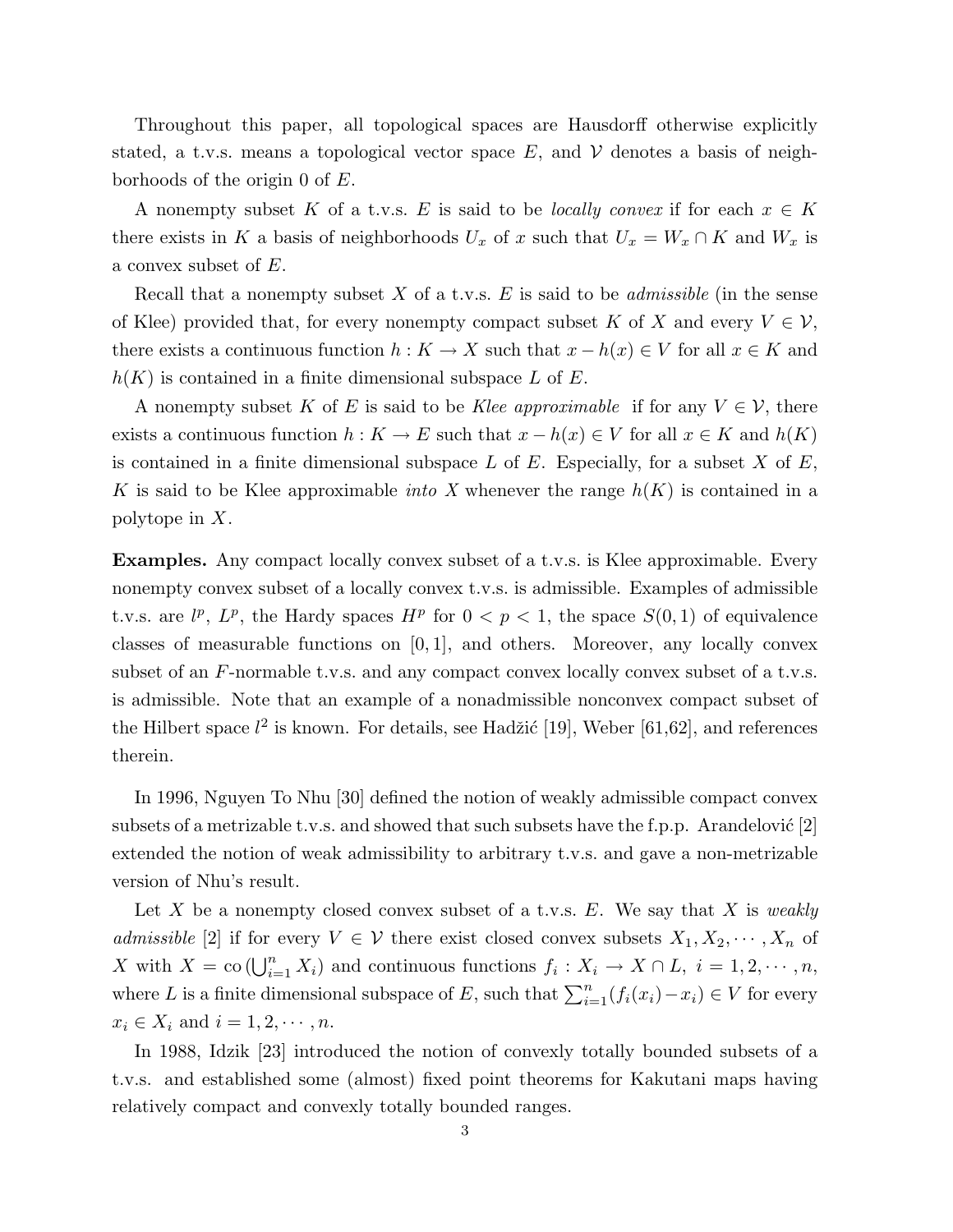A subset B of a t.v.s. E is said to be *convexly totally bounded* (simply, c.t.b.) if for every  $V \in \mathcal{V}$ , there exist a finite subset  $\{x_i\}_{i=1}^n \subset B$  and a finite family of convex subsets  ${C_i}_{i=1}^n$  of V such that  $B \subset$  $\frac{5a}{n}$  $\sum_{i=1}^{n} (x_i + C_i).$ 

Examples. Idzik [23] and others gave examples of c.t.b. sets as follows:

1. Every compact set in a locally convex t.v.s.

- 2. Any compact set which is locally convex.
- 3. Every compact convex subset of  $E = l^p$ ,  $0 < p < 1$ .

4. More generally, every compact convex subset of a t.v.s.  $E$  on which  $E^*$  separates points.

For more examples, see [16,61,62].

A generalized convex space or a G-convex space  $(X, D; \Gamma)$  consists of a topological space X, a nonempty subset D of X, and a multimap  $\Gamma : \langle D \rangle \to X$  such that for each  $A \in \langle D \rangle$  with the cardinality  $|A| = n + 1$ , there exists a continuous function  $\phi_A : \Delta_n \to \Gamma(A)$  such that  $J \in \langle A \rangle$  implies  $\phi_A(\Delta_J) \subset \Gamma(J)$ .

Here,  $\langle D \rangle$  denotes the set of all nonempty finite subsets of D,  $\Delta_n$  the standard nsimplex with vertices  $\{e_i\}_{i=0}^n$ , and  $\Delta_J$  the face of  $\Delta_n$  corresponding to  $J \in \langle A \rangle$ ; that is, if  $A = \{a_0, a_1, \ldots, a_n\}$  and  $J = \{a_{i_0}, a_{i_1}, \ldots, a_{i_k}\} \subset A$ , then  $\Delta_J = \text{co}\{e_{i_0}, e_{i_1}, \ldots, e_{i_k}\}.$ It is possible to assume  $\Gamma(A) = \phi_A(\Delta_n)$ . We may write  $\Gamma_A = \Gamma(A)$  for each  $A \in \langle D \rangle$ and  $(X; \Gamma) = (X, X; \Gamma)$ . A subset C of X is said to be  $\Gamma$ -convex if for each  $A \in \langle D \rangle$ ,  $A \subset C$  implies  $\Gamma_A \subset C$ . For details on G-convex spaces, see [42-47,50-53], where basic theory was extensively developed and lots of examples of G-convex spaces were given.

A well-known subclass of G-convex spaces due to Horvath [21,22] can be generalized as follows:

A G-convex space  $(X, D; \Gamma)$  is called a C-space (or an H-space) if each  $\Gamma_A$  is  $\omega$ connected (that is, *n*-connected for all  $n \ge 0$ ) and  $\Gamma_A \subset \Gamma_B$  for  $A \subset B$  in  $\langle D \rangle$ .

The following is introduced in [47]:

A locally G-convex space is a G-convex space  $(X, D; \Gamma)$  such that X is a uniform space with a basis U for the symmetric entourages, D is dense in X, and for each  $U \in U$  and each  $x \in X$ ,

$$
U[x] = \{x' \in X : (x, x') \in U\}
$$

is Γ-convex.

We can also define a locally C-convex space as above.

A G-convex space  $(X, D; \Gamma)$  is called an LG-space if X is a uniform space with a basis U such that D is dense in X, and for each  $U \in \mathcal{U}$ ,  $\{x \in X : C \cap U[x] \neq \emptyset\}$  is  $\Gamma$ -convex whenever  $C \subset X$  is  $\Gamma$ -convex.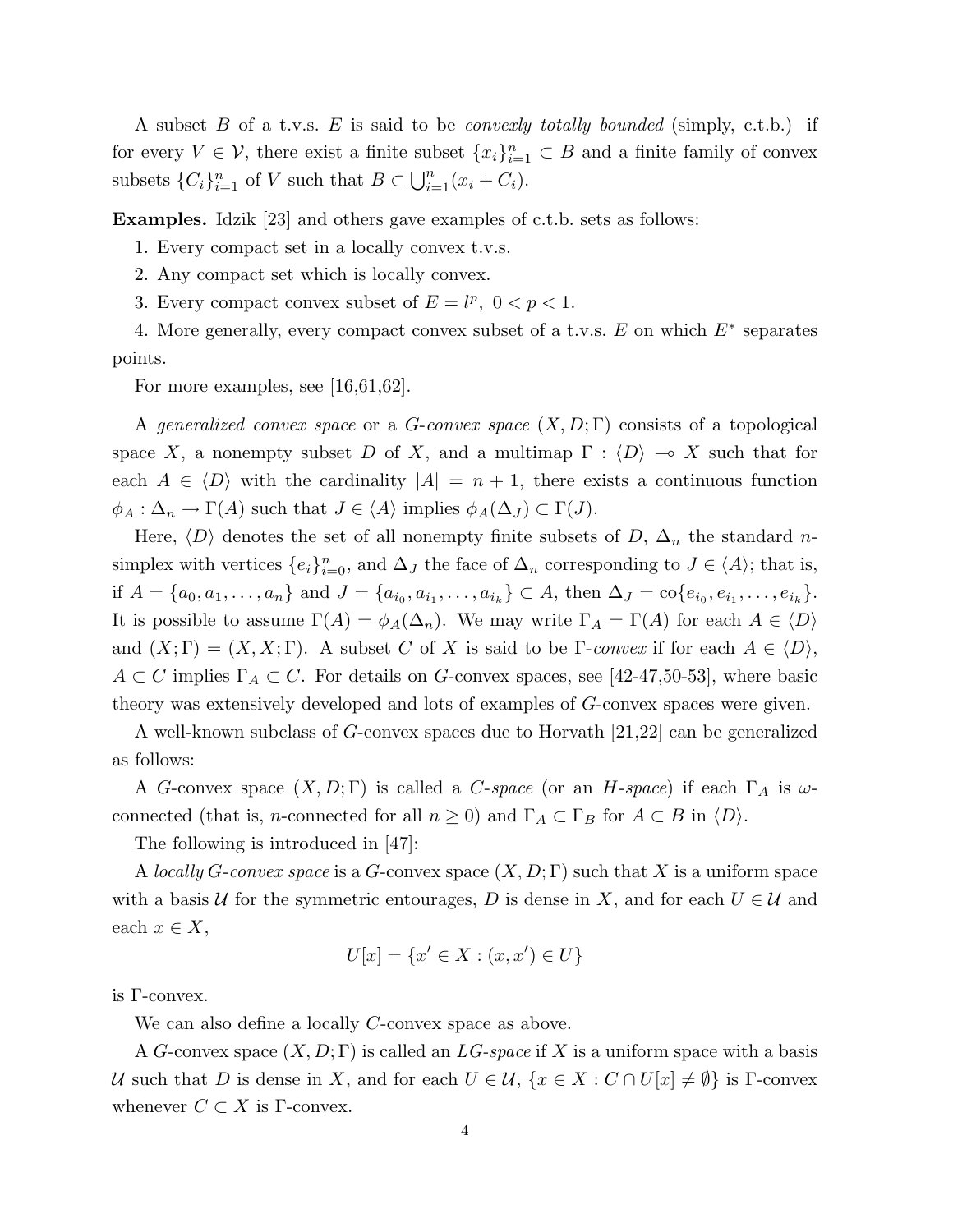Similarly, we can define a  $LC\text{-}space(X, D; \Gamma)$  if it is a C-space; for the case  $X = D$ , see [22], where a large number of examples were given.

#### 3. Locally selectionable maps

A multimap (simply, a map)  $T : X \longrightarrow Y$  is a function from X into the power set  $2^Y$ of Y.  $T(x)$  is called the value of T at  $x \in X$  and  $T^-(y) := \{x \in X : y \in T(x)\}\)$  the fiber of T at  $y \in Y$ . Let  $T(A) := \bigcup \{T(x) : x \in A\}$  for  $A \subset X$ .

For topological spaces X and Y, a map  $T : X \longrightarrow Y$  is said to be closed if its graph  $\mathrm{Gr}(T) := \{(x, y) : x \in X, y \in T(x)\}\$ is closed in  $X \times Y$ , and compact if its range  $T(X)$ is contained in a compact subset of Y .

For any subset X of a t.v.s., a map  $T : X \rightarrow X$  is called a *Browder map* if it has nonempty convex values and open fibers. The well-known Fan-Browder fixed point theorem states that a Browder map from a compact convex subset of a t.v.s. (not necessarily Hausdorff) into itself has a fixed point [12].

For any topological space Y and a G-convex space  $(X, D; \Gamma)$ , a map  $T: Y \multimap X$  is called a  $\Phi$ -map (or a Fan-Browder map) if there exists a map  $S: Y \to D$  such that

- (i) for each  $y \in Y$ ,  $M \in \langle S(y) \rangle$  implies  $\Gamma_M \subset T(y)$ ; and  $\sum_{i=1}^{\infty}$
- $(ii)$   $Y =$  $\{\text{Int}\,S^{-}(x): x \in D\}.$

If X is a subset of a t.v.s.  $E$ , then Condition (i) can be replaced by the following:

(i)' for each  $y \in Y$ , co  $S(y) \subset T(y)$ .

The concept of Φ-maps is originated from Horvath [21] and motivated by the works of Fan and Browder; see [12,40,42,43,46].

A G-convex space  $(X, D; \Gamma)$  is called a  $\Phi$ -space if X is a uniform space and for each entourage U there is a  $\Phi$ -map  $T : X \multimap X$  such that  $Gr(T) \subset U$ . This concept is originated from Horvath [21], where a number of examples are given.

For a subset X of a t.v.s. E, X is a  $\Phi$ -space if for each neighborhood V of 0 in E, there is a  $\Phi$ -map  $T : X \to X$  such that  $T(x) \subset x + V$  for each  $x \in X$ .

The following gives some of the most general partial solutions of Conjectures 1 and 2:

**Lemma 1.** Let X be a convex subset of a t.v.s. E and  $F: X \rightarrow X$  a Kakutani map. Then F has a fixed point whenever one of the following holds:

- (1) (Idzik [23])  $F(X)$  is a compact c.t.b. subset of X.
- $(2)$  (Okon [33-35]) X is compact and weakly admissible.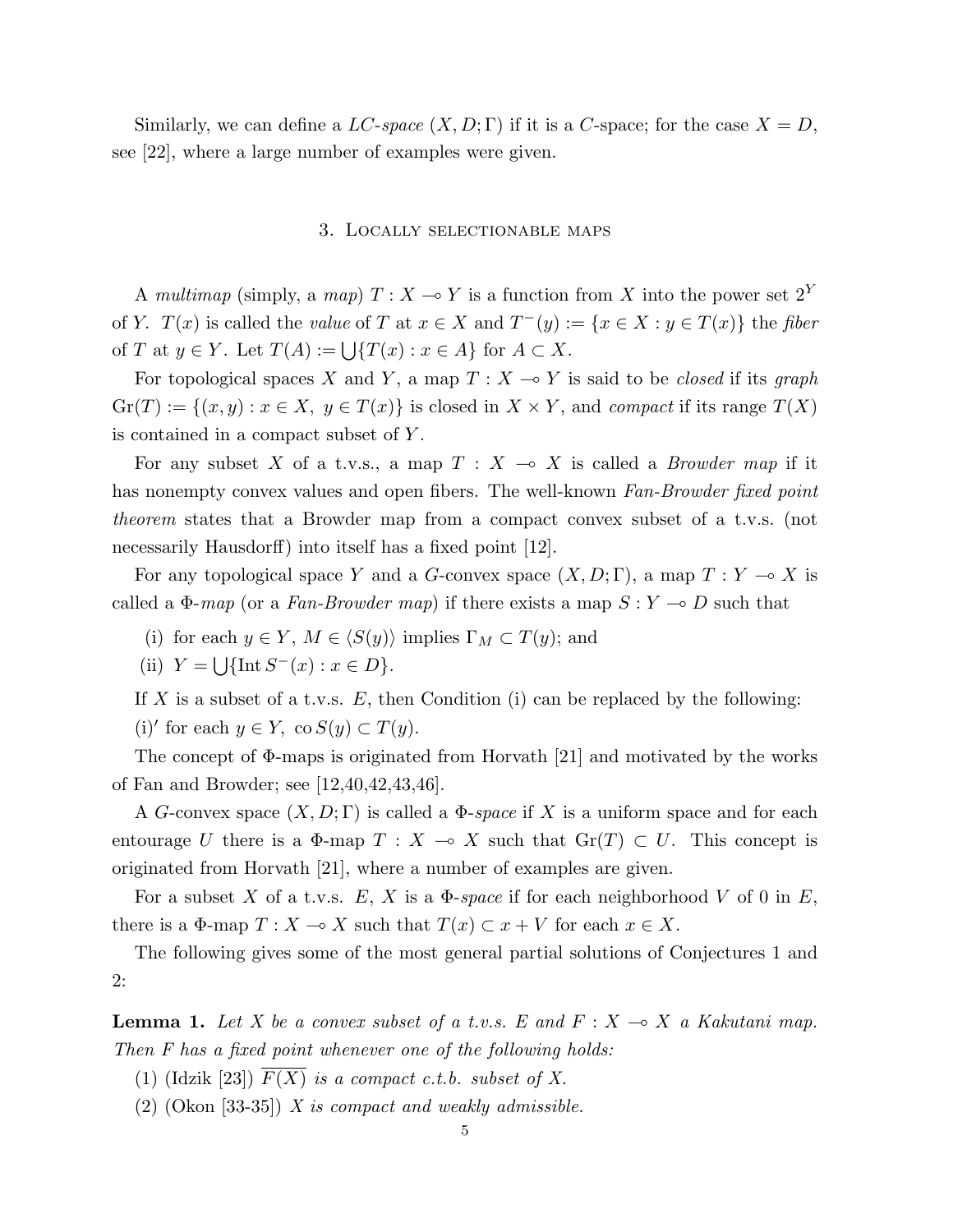(3) (Park [49])  $\overline{F(X)}$  is a compact Klee approximable subset of X.

Recall that Lemma 1 contains a large number of previously known partial solutions of Conjectures 1 and 2, see [2,19,21,24,25,30,43,48].

For Φ-maps, we have the following strengthened form of the selection theorem in our previous work [42]:

**Lemma 2.** (1) Let Y be a normal space,  $(X, D; \Gamma)$  a G-convex space, and  $S: Y \to D$ a map such that  $Y =$  $\frac{3}{1}$  $\{\text{Int } S^{-}(z) : z \in A\}$  for some  $A \in \langle D \rangle$ . Then there exists a continuous function  $s: Y \to \Gamma_A$  such that  $s(y) \in \Gamma(A \cap S(y))$  for all  $y \in Y$ . In fact, if  $|A| = n + 1$ , then  $s = \phi_A \circ p$ , where  $\phi_A : \Delta_n \to \Gamma_A$  and  $p : Y \to \Delta_n$  are continuous functions.

(2) Let Y be a paracompact space,  $(X, D; \Gamma)$  a C-space, and  $T: Y \multimap X$  a  $\Phi$ -map. Then T has a continuous selection  $f: Y \to X$  (that is,  $f(y) \in T(y)$  for all  $y \in Y$ ).

**Lemma 3.** (1) An LG-space  $(X, D; \Gamma)$  is locally G-convex if every singleton is  $\Gamma$ -convex (that is,  $\Gamma_{\{x\}} = \{x\}$  for each  $x \in D$ ).

- (2) Every locally G-convex space is a  $\Phi$ -space.
- (3) For a subset X of a t.v.s. E, if X is a  $\Phi$ -space, then it is admissible.

*Proof.* (1) For each symmetric entourage U and any  $x \in X$ ,

$$
U[x] = \{x' \in X : (x, x') \in U\}
$$
  
=  $\{x' \in X : x \in U[x']\}$   
=  $\{x' \in X : \{x\} \cap U[x'] \neq \emptyset\}.$ 

Since  $\{x\}$  is Γ-convex and  $(X, D; \Gamma)$  is an LG-space,  $U[x]$  is Γ-convex. Therefore,  $(X, D; \Gamma)$  is locally *G*-convex.

(2) See [45, Lemma 4].

(3) For each symmetric neighborhood V of the origin 0, there exist multimaps  $S$ :  $X \multimap X$  and  $T : X \multimap X$  such that

- (i) for each  $x \in X$ , co  $S(x) \subset T(x)$ ;  $\frac{1}{1}$
- $(ii) X =$  $\{\text{Int}\,S^{-}(y):y\in X\};\,$  and
- (iii)  $T(x) \subset x + V$  for each  $x \in X$ .

Let K be a nonempty compact subset of X. Then, it follows from Lemma  $2(1)$  that  $T|_K$  has a continuous selection  $h: K \to X$  such that

(iv)  $h(K) \subset \text{co } N$  for some  $N \in \langle X \rangle$  with  $|N| = n + 1$ ; and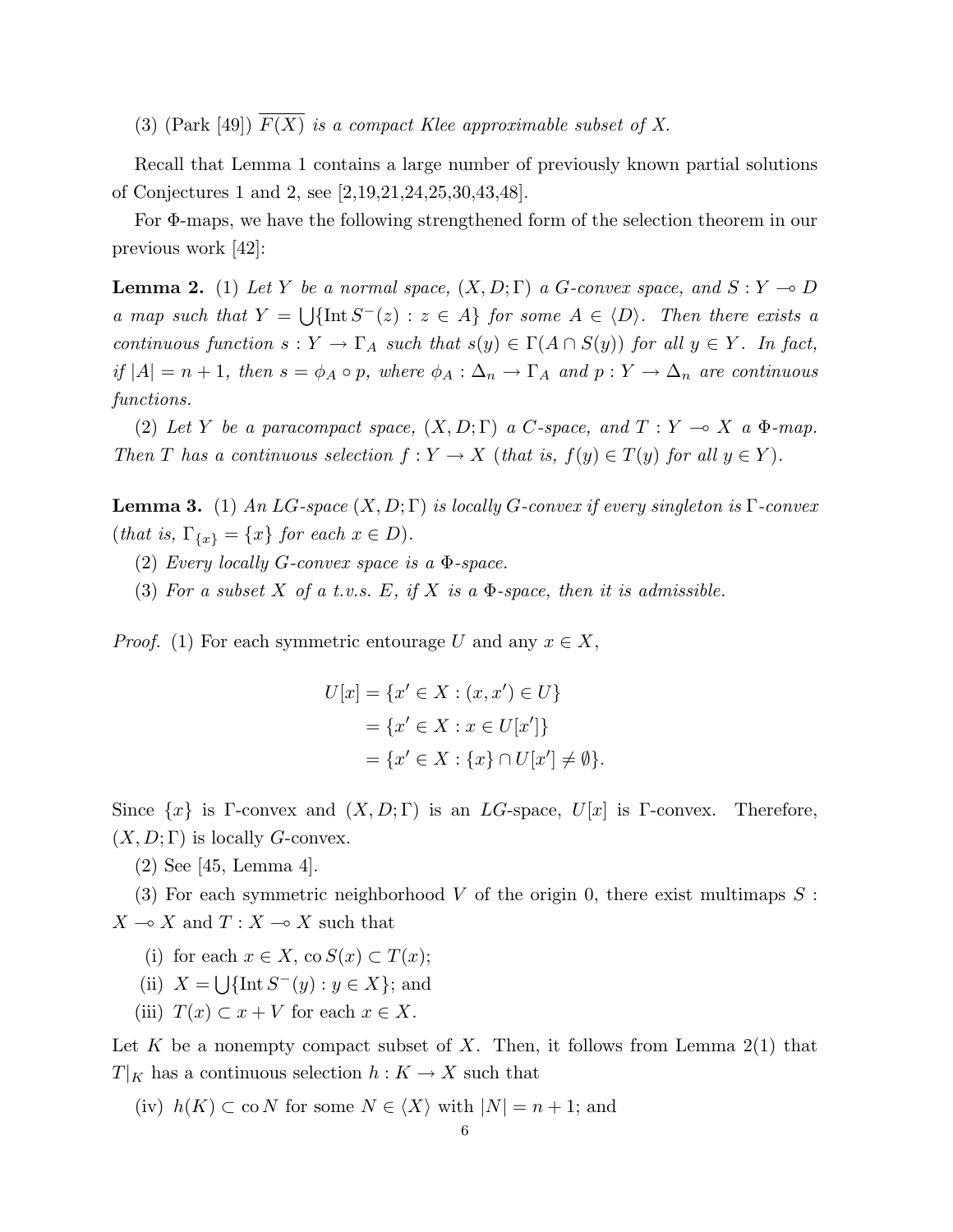(v) there exist continuous functions  $p: K \to \Delta_n$  and  $\phi_N: \Delta_n \to \infty N$  such that  $h = \phi_N \circ p$ .

Moreover,  $h(x) \in T(x)$  for all  $x \in K$  implies

(vi)  $x - h(x) \in x - T(x) \subset V$  for all  $x \in K$ .

Therefore, X is admissible.

For topological spaces X and Y, a multimap  $T : X \rightarrow Y$  is said to be selectionable if it has a continuous selection  $f: X \to Y$ , and *locally selectionable* if for each  $x_0 \in X$ , there exist an open neighborhood  $V_0$  of  $x_0$  and a continuous function  $f_0 : V_0 \to Y$  such that  $f_0(x) \in T(x)$  for all  $x \in V_0$ ; see [42].

Any continuous function is selectionable and there are lots of examples of selectionable maps due to Michael and others. Any selectionable map is locally selectionable.

The following is given [42, Theorems 4 and 5]:

**Lemma 4.** Let  $X$  be a paracompact topological space and  $Y$  a convex subset of a t.v.s. E. Then

- (1) any  $\Phi$ -map  $T : X \to Y$  is locally selectionable; and
- (2) any locally selectionable map  $T : X \rightarrow Y$  having convex values is selectionable.

We say that a G-convex space  $(X, D; \Gamma)$  has the (compact)  $\Phi$ -fixed point property (simply,  $\Phi$ -f.p.p.) if any (compact)  $\Phi$ -map  $T : X \longrightarrow X$  has a fixed point.

The following is given in [40]:

**Theorem 5.** (1) A compact G-convex space  $(X, D; \Gamma)$  has the  $\Phi$ -f.p.p.

(2) If a paracompact C-space  $(X, D; \Gamma)$  has the f.p.p., then it has the  $\Phi$ -f.p.p.

It is known that the converse of (2) is not true. Note that (2) follows from Lemma 2(2) and generalizes a result of Komiya [26].

We say that a nonempty subset X of a t.v.s. has the (compact) L-fixed point property (simply, L-f.p.p.) if any (compact) locally selectionable map  $T : X \longrightarrow X$  having convex values has a fixed point.

**Theorem 6.** Let E be a t.v.s. whose nonempty paracompact convex subsets have the compact f.p.p. Then any nonempty convex subset X of E has the compact  $\mathbb{L}\text{-}f.p.p.$ 

*Proof.* Let  $T : X \to X$  be a compact and locally selectionable map having convex values. Since  $\overline{T(X)}$  is a compact subset of a convex set  $X, L := \text{co }\overline{T(X)}$  is a paracompact convex subset of X by the well-known Fournier-Granas argument [17]. In fact, since  $\overline{T(X)}$  is compact, as in [17],  $L := \text{co }\overline{T(X)}$  is a  $\sigma$ -compact subset of X and hence L is Lindelöf.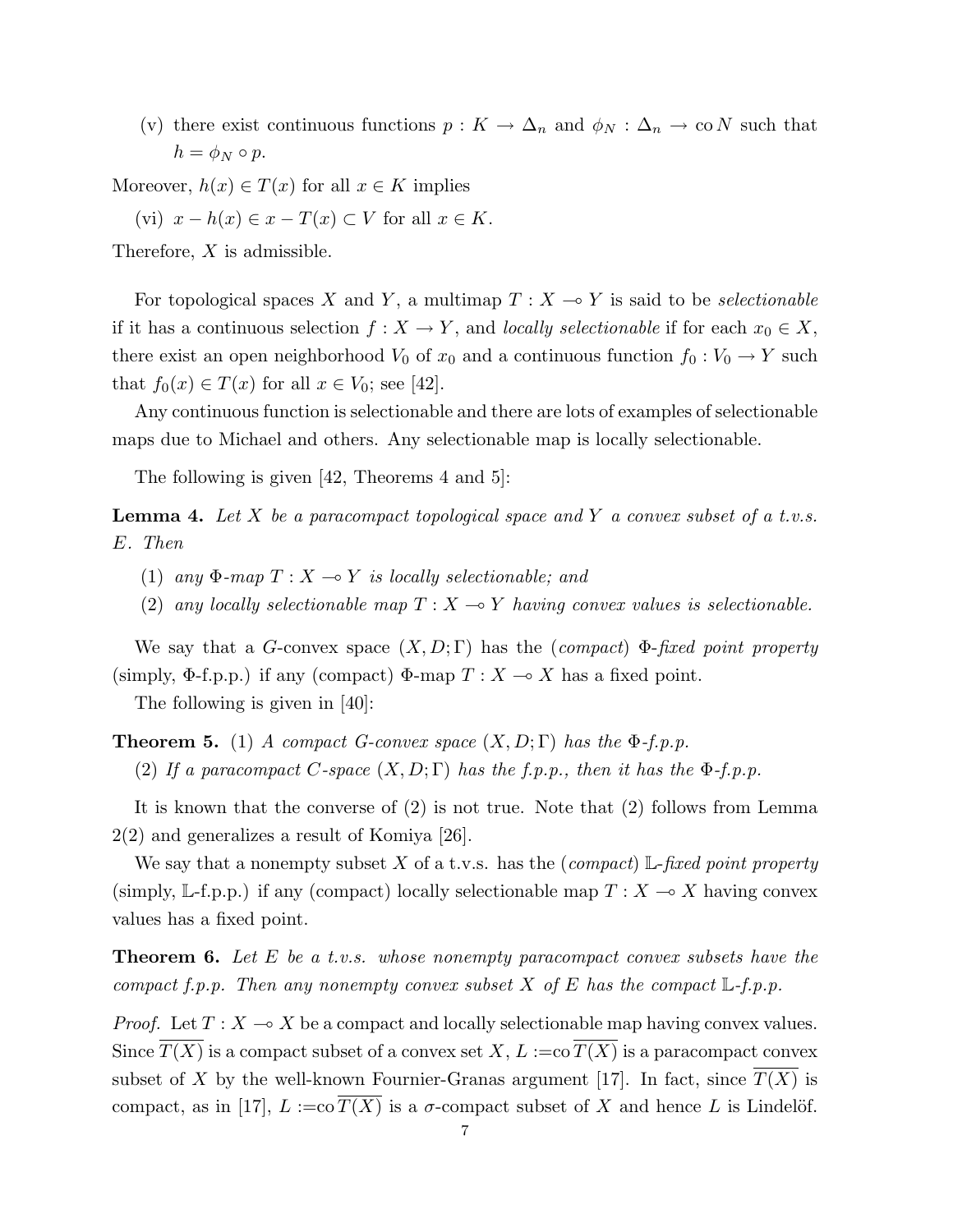Since L is regular as a subset of a t.v.s., we know that L is paracompact. By Lemma 4(2),  $T|_L : L \to L$  is selectionable and has a continuous selection  $s : L \to L$ . Since  $s(L) \subset T(L) \subset \overline{T(X)} \subset L$ , s is compact and has a fixed point  $x_0 \in L \subset X$  such that  $x_0 = s(x_0) \in T(x_0)$ . This completes our proof.

Remarks. 1. If Conjecture 1 is true, the hypothesis is satisfied. Moreover, Lemma 1 gives several particular cases of Theorem 6.

2. For the Φ-f.p.p. instead of L-f.p.p., Theorem 6 is obtained in [40].

3. For the Φ-f.p.p., a particular form of Theorem 6 was appeared in [36,37] whenever  $X$  is closed and  $E$  is locally convex.

# 4. Approachable maps on G-convex spaces

In 1992, Ben-El-Mechaiekh et al. [6] introduced the class A of approachable multimaps as follows:

Let X and Y be uniform spaces (with respective bases  $\mathcal U$  and  $\mathcal V$  of symmetric entourages). A multimap  $T : X \to Y$  is said to be *approachable* whenever T admits a W-approximative continuous selection  $s: X \to Y$  for each W in the basis W of the product uniformity on  $X \times Y$ ; that is,  $\text{Gr}(s) \subset W[\text{Gr}(F)]$ , where

$$
W[A] := \bigcup_{z \in A} W[z] = \{ z' \in X \times Y : W[z'] \cap A \neq \emptyset \}
$$

for any  $A \subset X \times Y$ , and

$$
W[z] := \{ z' \in X \times Y : (z, z') \in W \}
$$

for  $z \in X \times Y$ .

A multimap  $T : X \multimap Y$  is said to be *approximable* if its restriction  $T|_K$  to any compact subset  $K$  of  $X$  is approachable.

The following is due to Ben-El-Mechaiekh et al. [6, Proposition 3.9]:

**Lemma 7.** Let  $(X, \mathcal{U})$  and  $(Y, \mathcal{V})$  are uniform spaces. If either

- (1) X is paracompact and  $(Y, D; \Gamma)$  is an LC-space; or
- (2) X is compact and  $(Y, D; \Gamma)$  is an LG-space,

then every u.s.c. map  $F: X \to Y$  with nonempty  $\Gamma$ -convex values is approachable.

We adopt the following definitions from [10,11]: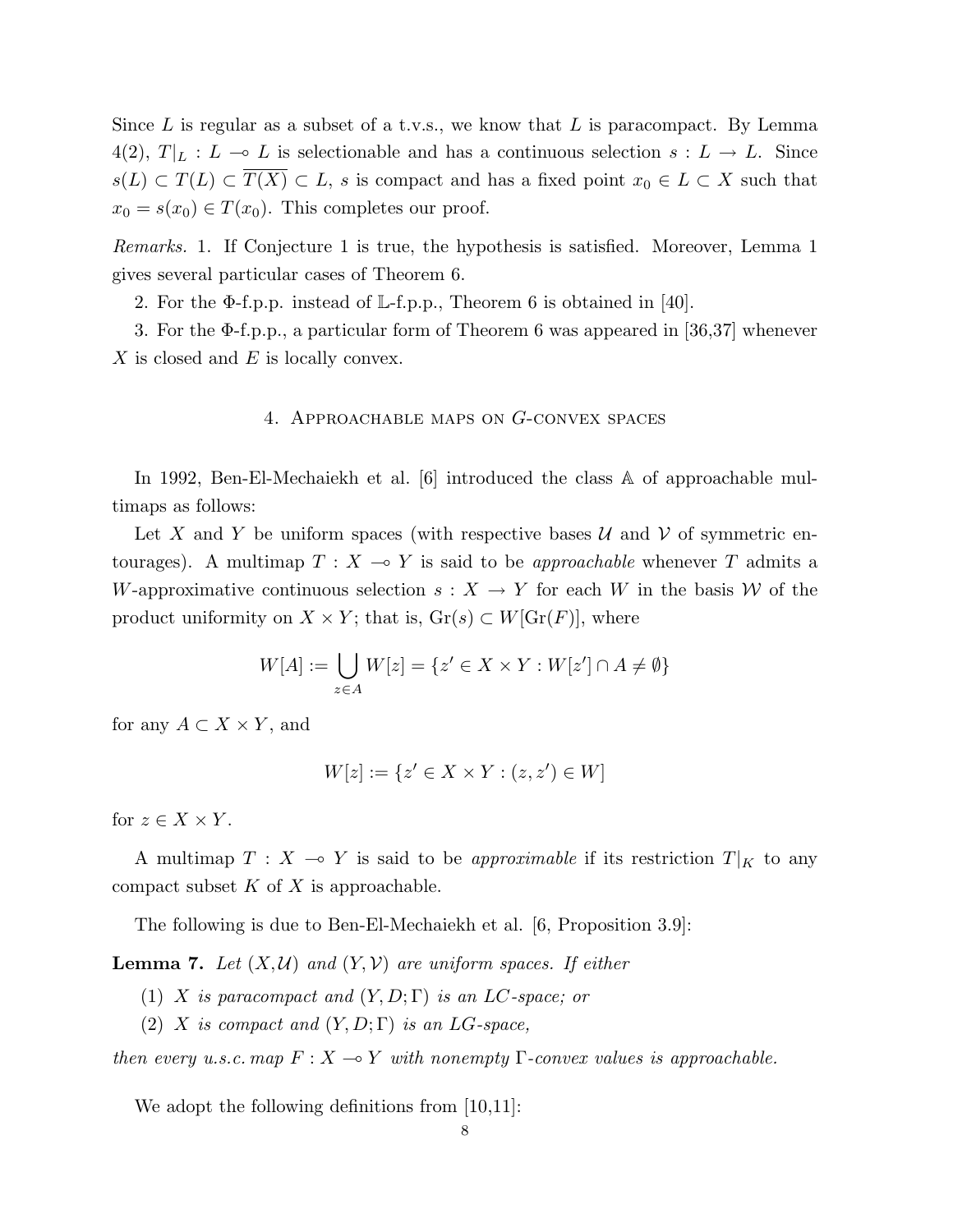Let X and Y be subsets of t.v.s. E and F, respectively, and  $T : X \longrightarrow Y$  a multimap. Given two open neighborhoods  $U$  and  $V$  of the origin 0 of  $E$  and  $F$ , respectively, a  $(U, V)$ -approximative continuous selection of T is a continuous function  $s: X \to Y$ satisfying

$$
s(x) \in (T[(x+U) \cap X] + V) \cap Y \quad \text{for every } x \in X.
$$

T is said to be *approachable* if it admits a  $(U, V)$ -approximative continuous selection for every U and V as above; and T approximable if its restriction  $T|_K$  to any compact subset  $K$  of  $X$  is approachable.

Note that an approachable map is always approximable. Recall that Ben-El-Mechaiekh et al. [3-11] established a large number of properties and examples of approachable or approximable maps.

**Examples.** We give some examples of approachable maps  $T : X \to Y$  as follows:

1. Any selectionable multimap is approximable.

2. A locally selectionable map  $T$  with convex values is approximable whenever  $Y$  is a convex subset of a t.v.s.

3. An u.s.c. map  $T$  with nonempty convex values is approachable whenever  $X$  is paracompact and Y is a convex subset of a locally convex t.v.s.; see Lemma 7(1).

4. An u.s.c. map T with nonempty compact contractible values is approachable whenever X is a finite polyhedron.

5. An u.s.c. map T with nonempty compact values having trivial shape (that is, contractible in each neighborhood in Y is approachable whenever X is a finite polyhedron.

For 1 and 2, see Section 2; and for 3-5, see  $[5]$ .

Let  $\mathbb{A}(X, Y)$  denote the class of all u.s.c. approachable maps  $T : X \to Y$  with compact values,  $\mathbb{A}^{\kappa}(X, Y)$  the class of all u.s.c. approximable maps  $T : X \to Y$  with compact values, and  $\mathbb{A}_{c}^{\kappa}(X, Y)$  the class of all finite compositions  $T : X \to Y$  of u.s.c. approximable maps with compact values, where the intermediate spaces are uniform ones. As usual,  $\mathbb{C}(X, Y)$  denotes the class of all continuous functions  $f : X \to Y$ . Recall that the class  $\mathbb{A}_{c}^{\kappa}$  is an example of the admissible class  $\mathfrak{A}_{c}^{\kappa}$  and the better admissible class  $\mathfrak{B}^{\kappa}$  due to the author [41,43].

We say that a uniform space X has the (compact) approachable fixed point property (simply, A-f.p.p.) if any (compact) map  $T \in A(X,X)$  has a fixed point; and the approximable fixed point property (simply,  $A^{\kappa}$ -f.p.p.) if any map  $T \in A^{\kappa}(X, X)$  has a fixed point. Similarly, the  $\mathbb{A}_c^{\kappa}$ -f.p.p. can be defined.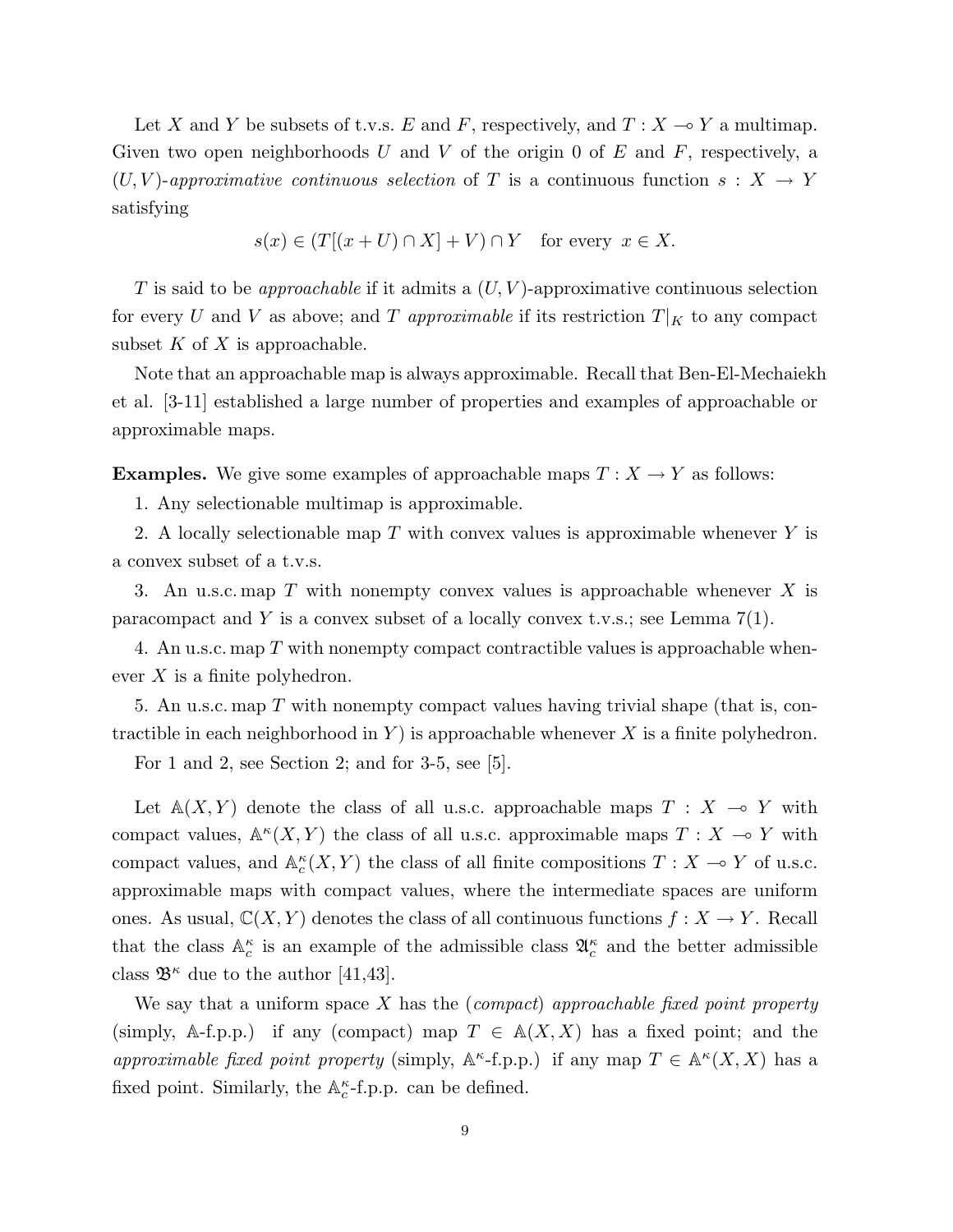**Theorem 8.** (Park [45]) A  $\Phi$ -space  $(X, D; \Gamma)$  has the compact A-f.p.p.

Since every single-valued continuous function is approachable, we have the following:

# Corollary 8.1. A  $\Phi$ -space  $(X, D; \Gamma)$  has the compact f.p.p.

This was first obtained by Horvath [21, Section 4, Theorem 4] for a C-space  $(X; \Gamma)$ and applied to fixed point and coincidence problems, the Ky Fan type minimax inequality, and the von Neumann-Sion type minimax equality. In the end of [21], its author generalized Ky Fan's extension of the Tychnoff fixed point theorem. Note that this can be done also for G-convex spaces.

**Theorem 9.** For a subset  $X$  of a t.v.s. E, the following are equivalent:

- $(1)$  X has the compact f.p.p.
- (2) X has the compact  $\mathbb{A}-f$ .p.p.
- Further, if X is paracompact and convex, then  $(1)$  and  $(2)$  are equivalent to the following: (3) X has the compact  $\mathbb{L}\text{-}f.p.p.$

*Proof.* (1)  $\Rightarrow$  (2): For any  $U \in V$ , there exists a  $V \in V$  such that  $V + V \subset U$ . Let  $T \in A(X, X)$  be a compact map. Then we have a continuous function  $s : X \to X$ satisfying

$$
s(x) \in T[(x+V) \cap X] + V
$$
 for every  $x \in X$ .

We may assume that V is symmetric and that  $s(x) \in \overline{T(X)}$  for all  $x \in X$ . [Otherwise, by the regularity of E, we may have  $[s(x) - U] \cap T[(x + U) \cap X] = \emptyset$  for some  $U \in V$ . Therefore, s has a fixed point  $x_0 \in X$  by (1). Then

$$
x_0 = s(x_0) \in T[(x_0 + V) \cap X] + V,
$$

and hence there exist  $y_U \in T[(x_0+V) \cap X]$  and  $x_U \in (x_0+V) \cap X$  such that  $y_U \in T(x_U)$ and  $x_0 \in y_U + V$ . Then we have  $x_U - y_U \in (x_0 + V) - (x_0 - V) = V + V \subset U$ . Since  $\{y_U: U \in \mathcal{V}\}\$ is a net in the compact set  $\overline{T(X)}$ , it has a subnet converging to some  $\hat{x} \in \overline{T(X)}$ . Then  $\{x_U : U \in \mathcal{V}\}$  has a corresponding subnet converging to  $\hat{x}$ . Since the graph of T is closed and  $(x_U, y_U) \in \text{Gr}(T)$ , we have  $(\hat{x}, \hat{x}) \in \text{Gr}(T)$ . This completes our proof.

- $(2) \Rightarrow (1)$ : Every single-valued continuous function is approachable.
- $(1) \Rightarrow (3)$ : If X is paracompact and convex, Lemma 4(2) with  $X = Y$  works.
- $(3) \Rightarrow (1)$ : Every single-valued map is locally selectionable with convex values.

From Theorem 9 and its proof, we have the following: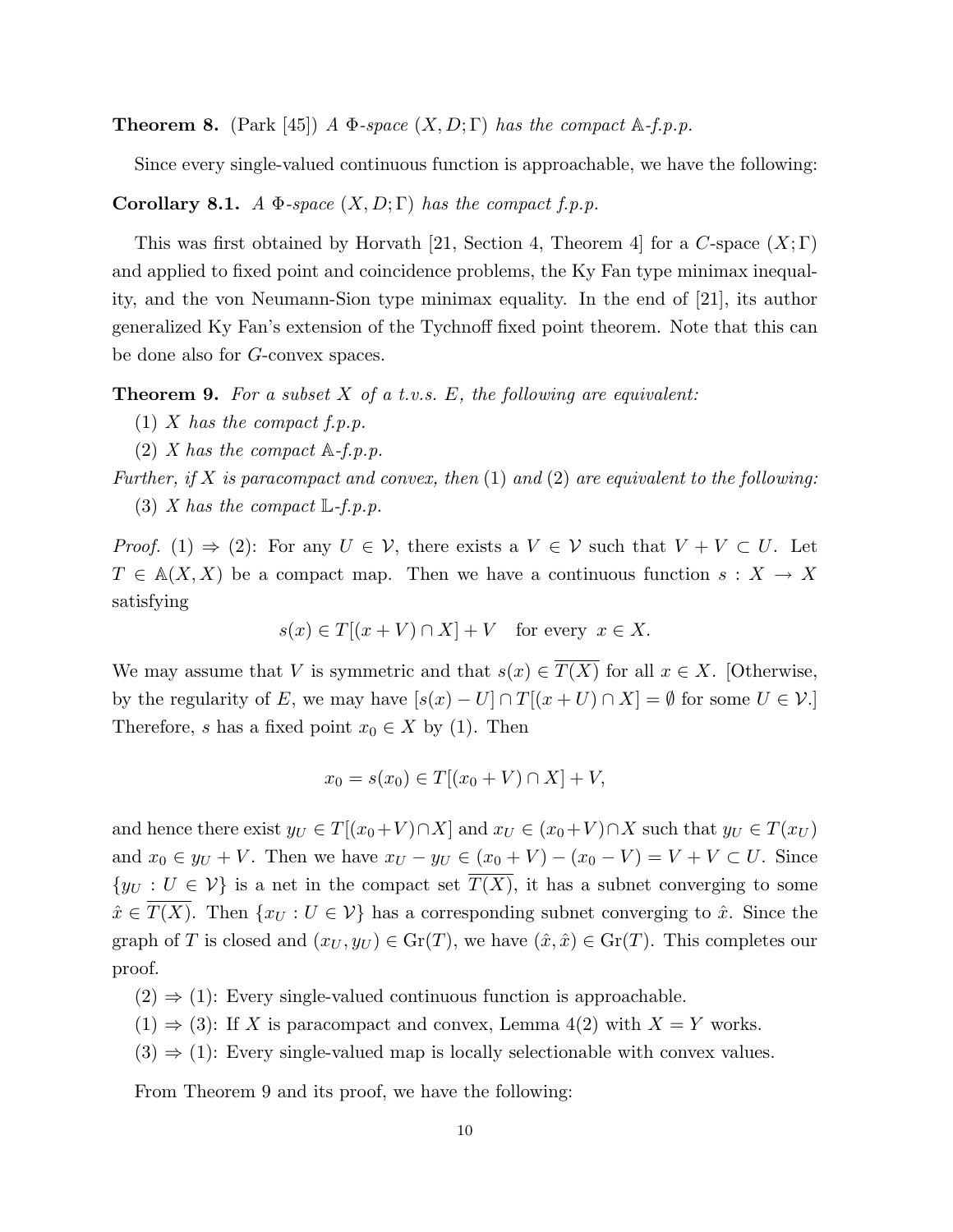**Corollary 9.1.** A convex subset X of a t.v.s. E has the compact  $A$ -f.p.p. whenever one of the following holds:

- (1) X is admissible (in the sense of Klee).
- (2) Every compact subset of  $X$  is c.t.b.
- (3) X is compact and weakly admissible.

*Proof.* For  $(1)$  and  $(3)$ , X has the compact f.p.p. by Lemma  $1(2),(3)$ .

(2) As in the proof of Theorem 9,  $\overline{s(X)} \subset \overline{T(X)}$  and hence  $\overline{s(X)}$  is c.t.b. Therefore, by Lemma 1(1), s has a fixed point. By following the proof of Theorem 9, we have the conclusion.

Remark. For a locally convex t.v.s.  $E$ , a particular form of Corollary 9.1(1)-(3) appeared in [4, Theorem 2.4], [9, Corollary 3.4], [10, Corollary 7.3]. The following is another generalization:

Recall that a subset X of a t.v.s. E is said to be almost convex if for each  $U \in \mathcal{V}$  and for any finite subset  $\{x_1, x_2, \dots, x_n\}$  of X, there exists a finite subset  $\{z_1, z_2, \dots, z_n\}$  of X such that  $z_i - x_i \in U$  for all i and co  $\{z_i\}_{i=1}^n \subset X$ .

Corollary 9.2. An almost convex subset  $X$  of a locally convex t.v.s.  $E$  has (1) the compact f.p.p. and  $(2)$  the compact  $\mathbb{A}-f$ .p.p.

Remarks. 1. (1) is given by Park and Tan [55].

2. It is known that, if X is convex, then it has the compact  $\mathbb{A}^{\kappa}$ -f.p.p.; see [3].

From the definition, every approximable map with compact domain is approachable. Hence, we have the following:

Corollary 9.3. A compact convex subset X of a t.v.s. E has the  $A^{\kappa}$ -f.p.p. whenever one of the following holds:

- $(1)$  X has the f.p.p.
- $(2)$  X is c.t.b.
- (3) X is weakly admissible.

For approximable maps having compact domains, we have some new results. We need the following:

**Lemma 10.** [10] Let X be a compact subset of a t.v.s., Y a subset of a t.v.s., and  $\Gamma$  a closed subset of  $X \times Y$ . Then the following statements are equivalent:

- (i)  $\operatorname{Gr}(f) \cap \Gamma \neq \emptyset$  for each  $f \in \mathbb{C}(X, Y)$ ;
- (ii)  $\mathrm{Gr}(T) \cap \Gamma \neq \emptyset$  for each  $T \in \mathbb{A}_c^{\kappa}(X, Y)$ .

From Lemma 10, we have a generalization of Corollary 9.3(1) as follows: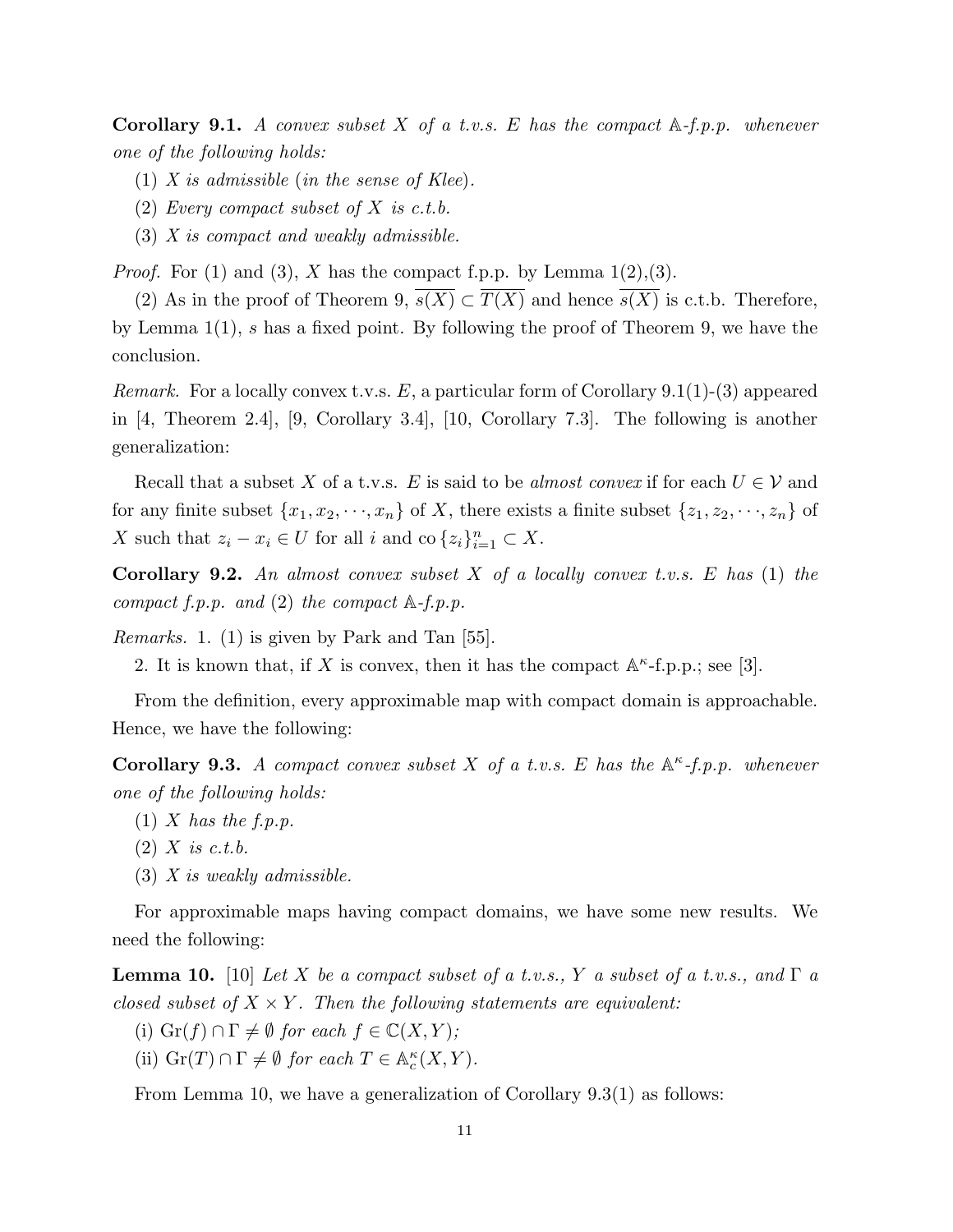**Theorem 11.** Let X be a compact subset of a t.v.s. E. Then X has the f.p.p. if and only if it has the  $\mathbb{A}_{c}^{\kappa}$ -f.p.p.

*Proof.* Let  $X = Y$  and  $\Gamma = \{(x, x) : x \in X\}$  be the diagonal of  $X \times X$  in Lemma 10. Since any  $f \in \mathbb{C}(X, X)$  has a fixed point, Condition (i) of Lemma 10 holds and hence so does (ii). The converse is clear. This completes our proof.

Remark. For a locally convex t.v.s., Theorem 11 generalizes [9, Corollary 3.6] and [10, Corollary 7.6].

**Corollary 11.1.** Let X be a finite polyhedron. Then any map  $T : X \to X$  satisfying one of the following conditions has a fixed point:

- (i) locally selectionable with convex values;
- (ii) an u.s.c. map with nonempty compact contractible values;
- (iii) an u.s.c. map with nonempty compact values having trivial shape.

Proof. Note that X can be imbedded in a t.v.s. and has the f.p.p. Since any map of type (i)-(iii) is approximable, Theorem 11 works.

Remark. It is well-known that contractibility in (ii) can be extended to acyclicity in view of the Lefschetz fixed point theorem for acyclic maps.

# 5. The Kakutani maps on G-convex spaces

In this section, we obtain fixed point theorems for general Kakutani type multimaps defined on particular types of G-convex spaces.

Let Y be a topological space and  $(X, D; \Gamma)$  a G-convex space. A map  $T: Y \to X$ is called a Kakutani map (or a K-map) if T is u.s.c. with nonempty compact  $\Gamma$ -convex values. Let  $\mathbb{K}(Y, X)$  denote the class of all Kakutani maps  $T : Y \longrightarrow X$ .

We say that a G-convex space  $(X, D; \Gamma)$  has the (compact) Kakutani fixed point property (simply, K-f.p.p.) if any (compact) Kakutani map  $T : X \multimap X$  has a fixed point.

**Theorem 12.** (Park [47]) An LG-space  $(X, D; \Gamma)$  has the compact  $\mathbb{K}\text{-}f$ . P.p. Moreover, if singletons are  $\Gamma$ -convex (that is,  $\{x\} = \Gamma_{\{x\}}$  for  $x \in D$ ), then it has the compact f.p.p.

**Lemma 13.** (Komiya [26]) If a paracompact LG-space  $(X, D; \Gamma)$  has the  $\Phi$ -f.p.p., then it has the  $\mathbb{K}\text{-}f.p.p.$ 

From Theorem 12 and Lemma 2(2), we have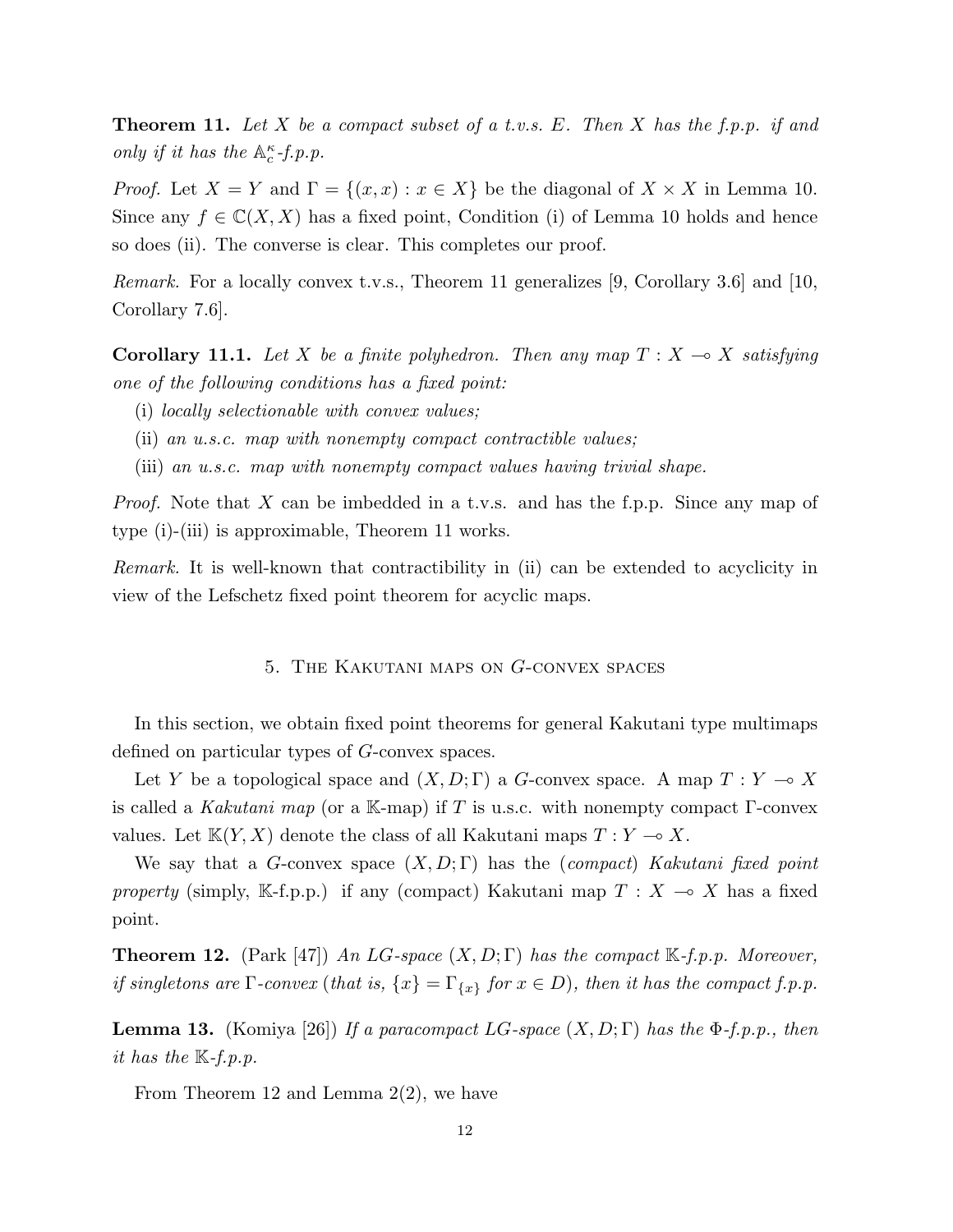**Theorem 14.** Let  $(X, D; \Gamma)$  be a paracompact LC-space such that every singleton is  $\Gamma$ -convex. Then X has (1) the compact f.p.p., (2) the compact  $\Phi$ -f.p.p., and (3) the compact  $\mathbb{K}\text{-}f.p.p.$ 

*Proof.* Since  $(X, D; \Gamma)$  is an LG-space, Condition (3) holds by Theorem 12 (or [6, Corollary 4.7] or [45, Theorem 5]). Condition (1) follows from (3). Finally, Condition (2) follows from  $(1)$  by Lemma  $2(2)$ .

Remark. Tarafdar [60, Theorem 2.1 and Corollary 2.2] showed that (1) holds for an LC-metric space  $(X, d; \Gamma)$ . A particular form of Theorem 14 was given by Horvath [22].

Moreover, from Lemma 1 and Theorem 9, we have

**Theorem 15.** Let X be a convex subset of a t.v.s. E. If X is admissible or c.t.b., then X has (1) the compact f.p.p., (2) the compact  $\mathbb{A}\text{-}f$ .p.p., and (3) the compact  $\mathbb{K}\text{-}f$ .p.p.

**Corollary 15.1.** Let X be a convex subset of a locally convex t.v.s. E. Then X has  $(1)$ the compact f.p.p., (2) the compact  $\mathbb{A}-f$ .p.p., and (3) the compact  $\mathbb{K}-f$ .p.p.

Remarks. 1. Recall that (1) is due to Hukuhara, (2) to Ben-El-Mechaiekh, and (3) to Himmelberg; see [41,43]. In fact, X has the compact  $\mathbb{A}^{\kappa}$ -f.p.p.; see [3].

2. More generally, if X is an almost convex subset of a locally convex t.v.s.  $E$ , then X has  $(1)-(3)$ ; see Corollary 9.2 and [56].

A metric space  $(H, d)$  is said to be *hyperconvex* if for any collection of points  $\{x_{\alpha}\}\$  of H and for any collection  ${r_{\alpha}}$  of nonnegative reals such that  $d(x_{\alpha}, x_{\beta}) \leq r_{\alpha} + r_{\beta}$ , we have  $\sim$ 

$$
\bigcap_{\alpha} B(x_{\alpha}, r_{\alpha}) \neq \emptyset,
$$

where  $B(x, r)$  denotes the closed ball with center  $x \in H$  and radius  $r > 0$ .

For any nonempty bounded subset A of H, its *convex hull*  $Co A$  is defined by

 $Co A =$  $\sim$  ${B : B \text{ is a closed ball containing } A}.$ 

Let  $\mathcal{A}(H) = \{A \subset H : A = \text{Co }A\}$ ; that is,  $A \in \mathcal{A}(H)$  iff A is an intersection of closed balls.

The following is known by Horvath [22]:

**Lemma 16.** Any hyperconvex metric space  $(H, d)$  is a complete metric LC-space  $(H; \Gamma)$ with  $\Gamma_A = \text{Co } A$  for each  $A \in \langle H \rangle$ .

From Lemma 2(2), Theorems 8 and 14, and Lemma 16, we have the following: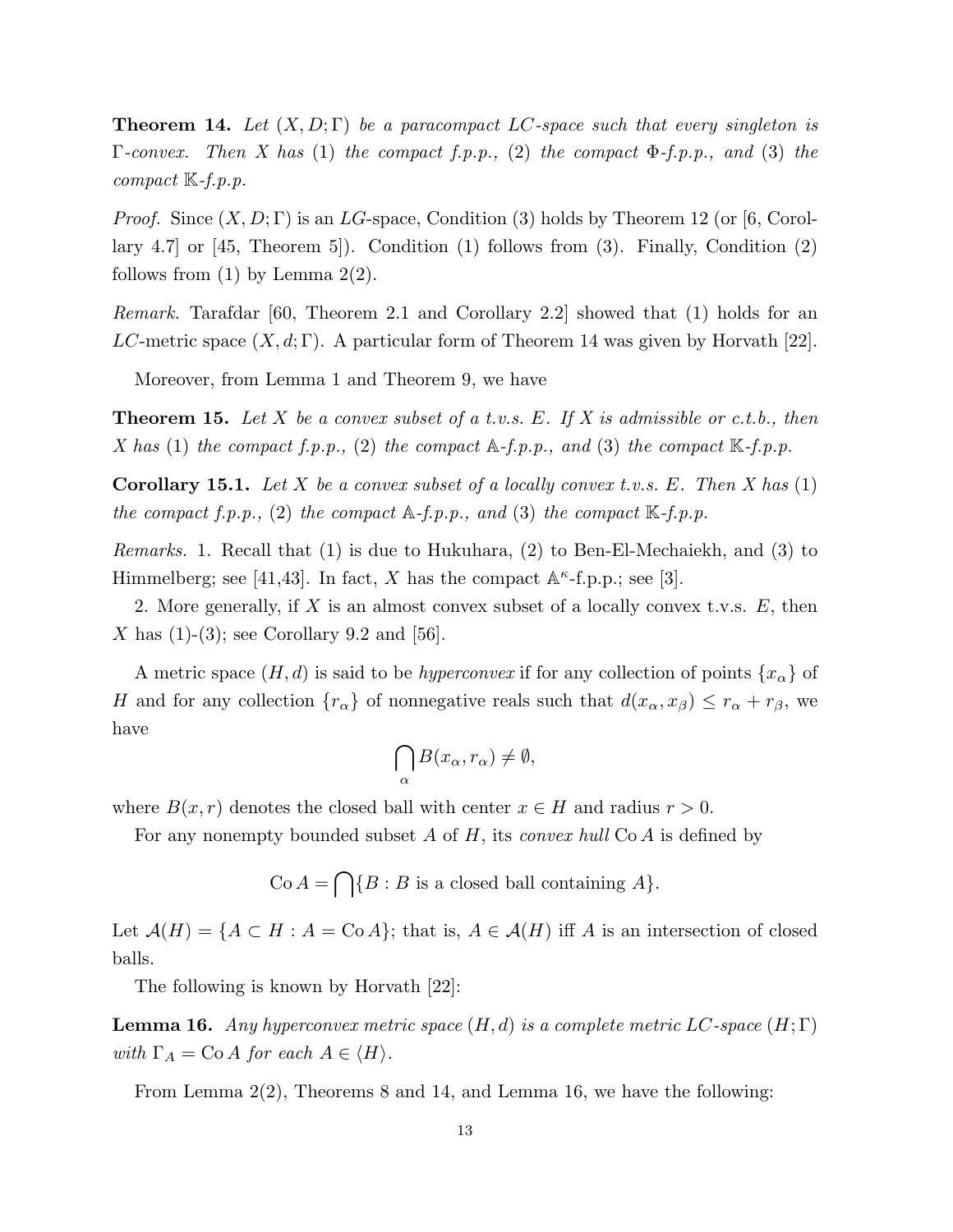**Corollary 16.1.** Let  $(H, d)$  be a hyperconvex metric space. Then X has (1) the compact  $f.p.p., (2)$  the compact  $\mathbb{A}-f.p.p., (3)$  the compact  $\Phi-f.p.p.,$  and (4) the compact  $\mathbb{K}-f.p.p.$ 

Remark. Recall that (1) and (4) are due to Park; see [45].

Since any subset  $A \in \mathcal{A}(H)$  of a hyperconvex metric space H is hyperconvex, we have the following:

**Corollary 16.2.** Let  $(H,d)$  be a hyperconvex metric space and  $X \in \mathcal{A}(H)$ . Then X has (1) the compact f.p.p., (2) the compact  $\mathbb{A}-f$ .p.p., (3) the compact  $\Phi$ -f.p.p., and (4) the compact  $\mathbb{K}\text{-}f.p.p.$ 

**Theorem 17.** Let  $(X, D; \Gamma)$  be a compact G-convex uniform space such that any singleton is  $\Gamma$ -convex. Consider the following conditions:

- $(1)$  X has the f.p.p.
- (2) *X* has the  $\mathbb{A}_c^{\kappa}$ -f.p.p.
- (3) X has the  $\mathbb{K}\text{-}f.p.p.$
- Then  $(3) \Rightarrow (1) \Leftrightarrow (2)$ .

*Proof.* (3)  $\Rightarrow$  (1): Any continuous function  $f: X \to X$  is a Kakutani map since  $f(x)$  is Γ-convex for each  $x \in X$ .

(1)  $\Rightarrow$  (2): Let  $F \in \mathbb{A}_{c}^{\kappa}(X,X)$ . Then we may assume  $F \in \mathbb{A}(X,X)$ . Then for each W in the basis W of the product uniformity on  $X \times X$ , there exists a W-approximative continuous selection  $s: X \to X$  of F; that is,  $Gr(s) \subset W[Gr(F)]$ . By (1), s has a fixed point  $x_W \in X$  and hence  $(x_W, x_W) \in \text{Gr}(s)$ . Then  $(x_W, x_W) \in W[\text{Gr}(F)]$  and  $z_W := (x_W, x_W) \in W[z]$  for some  $z := (x, y) \in Gr(F)$ . Hence,  $(z, z_W) \in W$ . Since  $X \times X$  is compact, we may assume that the net  $\{z_W\}$  converges to a point  $z_0 := (x_0, x_0)$ in the diagonal  $\Delta$  of X, and hence the corresponding net  $\{z\}$  also converges to  $z_0$ . Since  $z \in \text{Gr}(F)$  and  $\text{Gr}(F)$  is closed, we have  $z_0 \in \text{Gr}(F)$  and hence  $x_0 \in F(x_0)$ .  $(2) \Rightarrow (1)$ : Clear.

*Remarks.* 1. Note that the part  $(1) \Leftrightarrow (2)$  of Theorem 17 is comparable to Lemma 10.

2. There is an example of a compact G-convex space without f.p.p.; see [54].

3. We know that X has the  $\Phi$ -f.p.p.; see Theorem 5(1).

Corollary 17.1. Let  $(X, D; \Gamma)$  be a compact LG-space such that any singleton is  $\Gamma$ convex. Then X has (1) the f.p.p., (2) the  $\mathbb{A}_c^{\kappa}$ -f.p.p., and (3) the  $\mathbb{K}$ -f.p.p.

Proof. Note that (3) holds by Theorem 12 or by Theorem 5(1) and Lemma 13.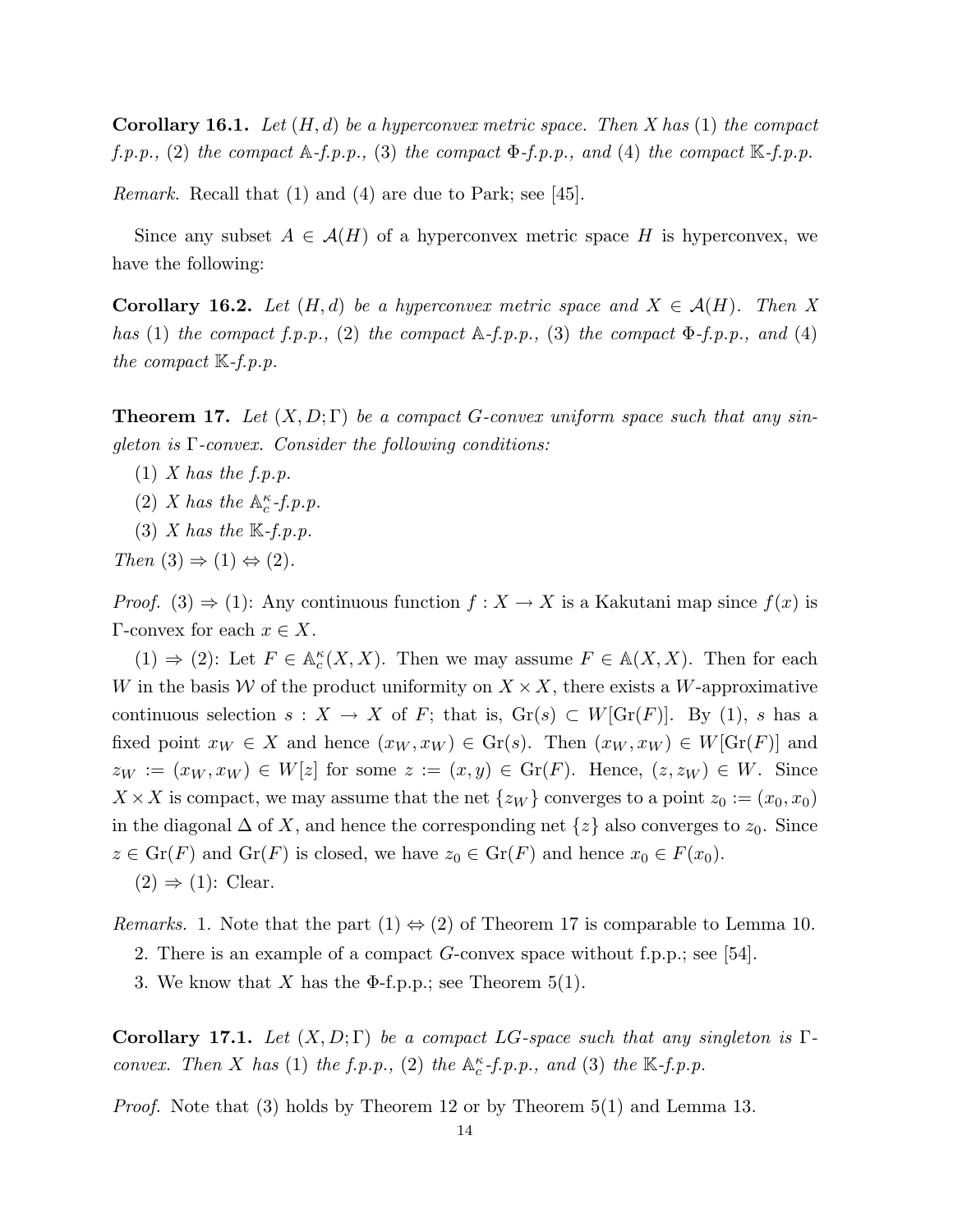**Examples.** Let X be a compact convex subset of a t.v.s.  $E$ . We give known cases when  $(1)-(3)$  of Theorem 17 hold as follows; for the references, see [43,45,47,48].

1. For a Euclidean space E, (1) is due to Brouwer and (1)  $\Rightarrow$  (3) to Kakutani by a different method.

2. For a normed vector space  $E$ , (1) is due to Schauder and (3) to Bohnenblust and Karlin.

3. For a locally convex t.v.s.  $E$ , (1) is due to Tychonoff, (2) to Ben-El-Mechaiekh, and (3) to Fan and Glicksberg, independently.

4. For a t.v.s. E having sufficiently many linear functionals, (1) is due to Fan and (3) to Granas and Liu.

5. For an admissible set  $X$ , (1) is due to Hahn and Pötter and (2) and (3) to Park.

6. If X is locally convex,  $(1)$  is due to Rzepecki and  $(3)$  to Idzik.

7. For a c.t.b. set  $X$ , (1) and (3) are particular cases of a result of Idzik [23].

8. Further if X is a  $\Phi$ -space, (1) is due to Horvath and (2) to Park; see Theorem 8.

9. For a weakly admissible set  $X$ , (1) is due to Nhu [30] and Arandelovic [2], and (3) to Okon [33,35].

Recall that all Roberts spaces – that is, compact convex sets with no extreme points constructed by Roberts' method of needle point spaces – have the fixed point property; see Nhu et al. [29,31].

10. For a Roberts space  $X$ , (1) is due to Nhu et al. [29] and (3) to Okon [33-35].

*Remark.* All examples 1-10 are for  $(3) \Rightarrow (1) \Leftrightarrow (2)$  in Theorem 17. Examples 1-4 are for Corollary 17.1.

## 6. Condensing approximable maps

Various types of condensing maps are variants (not exact generalizations) of compact maps. For such type of maps, we need the following:

**Lemma 18.** Let X be a closed convex subset of a t.v.s. E with  $x_0 \in X$  and  $T : X \to X$ a map such that

(C)  $A \subset X$ ,  $A = \overline{\text{co}}(\{x_0\} \cup T(A))$  implies A is compact.

Then there exists a compact convex subset  $C_0$  of X such that  $T(C_0) \subset C_0$ .

*Proof.* The proof is standard, but for completeness we give here. Let  $H$  be the family of all closed convex subsets C of X with  $x_0 \in C$  such that  $T(C) \subset C$ . Note that H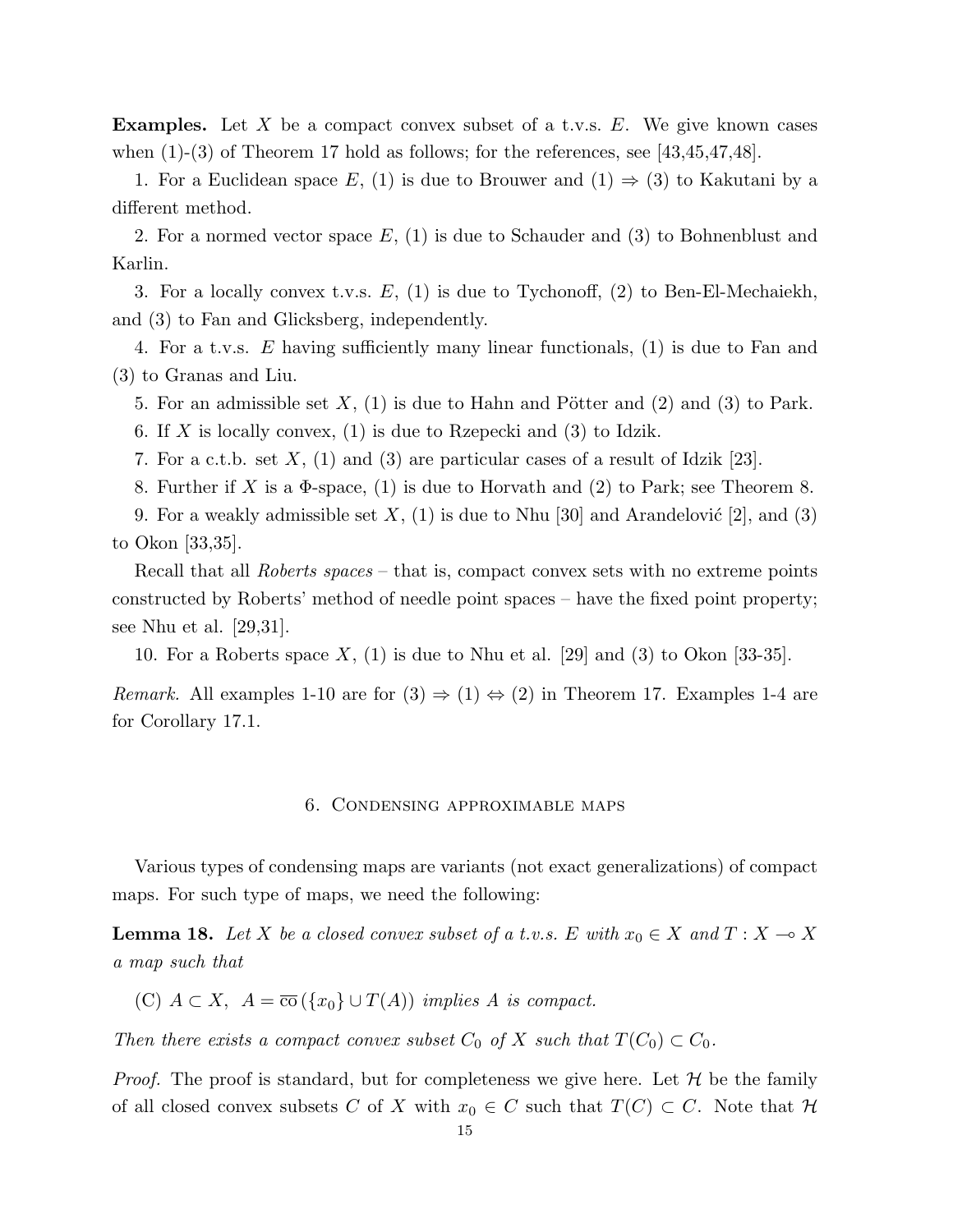is not empty since  $X \in \mathcal{H}$ . Let  $C_0 := \bigcap \{C : C \in \mathcal{H}\}$ . Then  $C_0$  is a nonempty closed convex subset of X such that  $T(C_0) \subset C_0$ . It remains to show that  $C_0$  is compact. Let

$$
C_1 := \overline{\mathrm{co}}\left(\{x_0\} \cup T(C_0)\right).
$$

Note that  $x_0 \in C_0, T(C_0) \subset C_0$ , and  $C_0$  is closed and convex. So we have  $C_1 \subset C_0$ . Moreover,  $T(C_1) \subset T(C_0) \subset C_1$ . Therefore  $C_1 \in \mathcal{H}$  and so  $C_0 \subset C_1$ . Hence,

$$
C_0 = C_1 = \overline{\mathrm{co}}\left(\{x_0\} \cup T(C_0)\right),
$$

whence  $C_0$  is compact by condition (C).

From Lemmas 4(2) and 18 and Theorem 17, we have the following:

**Theorem 19.** Let E be a t.v.s. whose nonempty compact convex subsets have the f.p.p., and X a closed convex subsets of E with  $x_0 \in X$  such that Condition (C) holds. Then X has (1) the f.p.p., (2) the L-f.p.p., and (3) the  $\mathbb{A}_c^{\kappa}$ -f.p.p.

*Proof.* For any multimap  $T : X \to X$ , by Lemma 18, there exists a compact convex subset  $C_0$  of X such that  $T(C_0) \subset C_0$ . Then

(1)  $C_0$  has the f.p.p. by the hypothesis.

(2) For any locally selectionable map  $T : X \longrightarrow X$  having convex values,  $T|_{C_0}$  has a continuous selection  $s: C_0 \to C_0$  by Lemma 4(2). Then s has a fixed point.

(3) For the compact convex subset  $C_0$ , (3) is equivalent to (1) by Theorem 17.

This completes our proof.

Remarks. 1. Any locally convex t.v.s. E and any t.v.s. E on which  $E^*$  separates points on  $E$  are examples of t.v.s. satisfying the hypothesis.

2. A result similar to Theorem 19(2) for the case  $E$  on which  $E^*$  separates points on E appeared in [1, Theorem 4.2]. For a  $\Phi$ -map  $T : X \to X$ , Theorem 19(2) was appeared in [28,36,37] under the restriction that  $E$  is locally convex.

Let X be a closed convex subset of a t.v.s.  $E$  and  $C$  a lattice with a least element, which is denoted by 0. A function  $\Psi: 2^X \to C$  is called a *measure* of noncompactness on X provided that the following conditions hold for any  $A, B \in 2^X$ :

- (1)  $\Psi(A) = 0$  if and only if A is relatively compact;
- $(2) \Psi(\overline{\text{co}} A) = \Psi(A);$  and
- (3)  $\Psi(A \cup B) = \max{\Psi(A), \Psi(B)}.$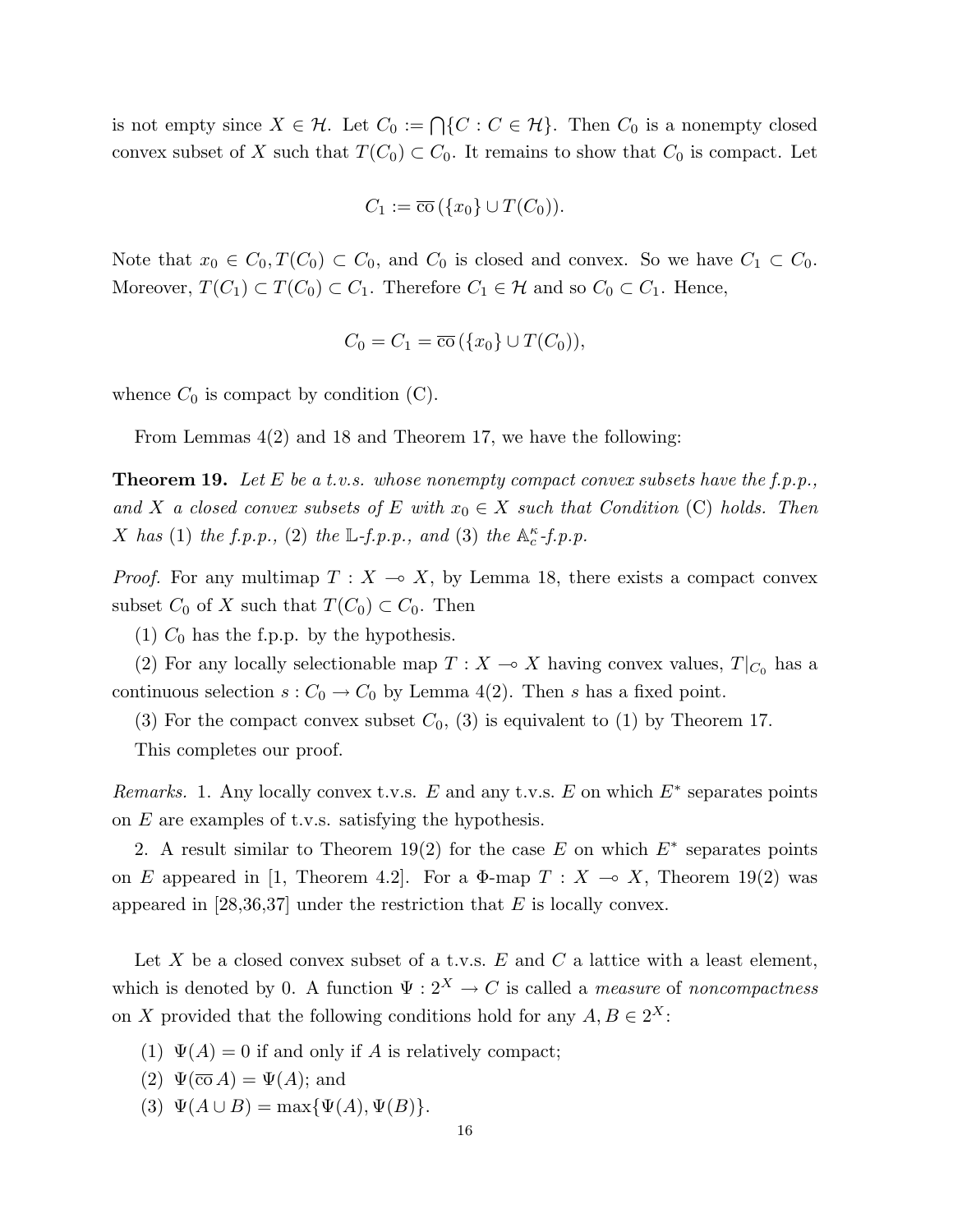It follows that  $A \subset B$  implies  $\Psi(A) \leq \Psi(B)$ .

The above notion is a generalization of the set-measure  $\gamma$  and the ball-measure  $\chi$  of noncompactness defined in terms of a family of seminorms or a norm.

For a measure  $\Psi$  of noncompactness on E, a map  $T : X \multimap E$  is said to be  $\Psi$ condensing provided that if  $A \subset X$  and  $\Psi(A) \leq \Psi(T(A))$ , then A is relatively compact; that is,  $\Psi(A) = 0$ .

From now on, we assume that  $\Psi$  is a measure of noncompactness on the given set X in a t.v.s.  $E$  or on  $E$  if necessary. Note that any map defined on a compact set or any compact map is  $\Psi$ -condensing. Especially, if E is locally convex, then a compact map  $T : X \longrightarrow E$  is  $\gamma$ - or  $\chi$ -condensing whenever X is complete or E is quasi-complete.

The following in [28] is a simple consequence of Lemma 18:

**Lemma 20.** Let X be a nonempty closed convex subset of a t.v.s. E and  $T : X \rightarrow X$  a  $\Psi$ -condensing map. Then there exists a nonempty compact convex subset K of X such that  $T(K) \subset K$ .

From Theorem 11 and Lemma 20, we have the following particular form of Theorem 19:

**Theorem 21.** Let E be a t.v.s. whose nonempty compact convex subsets have the f.p.p., and X a closed convex subset of E. Then any  $\Psi$ -condensing map  $T \in \mathbb{A}_c^{\kappa}(X,X)$  has a fixed point.

*Proof.* By Lemma 20, there is a nonempty compact convex subset  $K$  of  $X$  such that  $T(K) \subset K$ . Then, by Theorem 11,  $T|_K \in \mathbb{A}_c^{\kappa}(K,K)$  has a fixed point  $x_0 \in K$ . This completes our proof.

*Remark.* It is known that the Leray-Schauder alternative holds for a  $\Psi$ -condensing closed approximable maps; see Park [39] and Ben-El-Mechaiekh et al. [7].

Corollary 21.1. Let E be a t.v.s. whose nonempty compact convex subsets have the f.p.p., and X a closed convex subset of E. Then any  $\Psi$ -condensing locally selectionable map  $T : X \longrightarrow X$  with convex values has a fixed point.

**Corollary 21.2.** Let E be a locally convex t.v.s. and X a closed convex subset of E. Then any  $\Psi$ -condensing Kakutani map  $T : X \longrightarrow X$  has a fixed point.

In the remainder of this section, we list more than ten papers in chronological order, from which we can deduce particular forms of Theorem 21: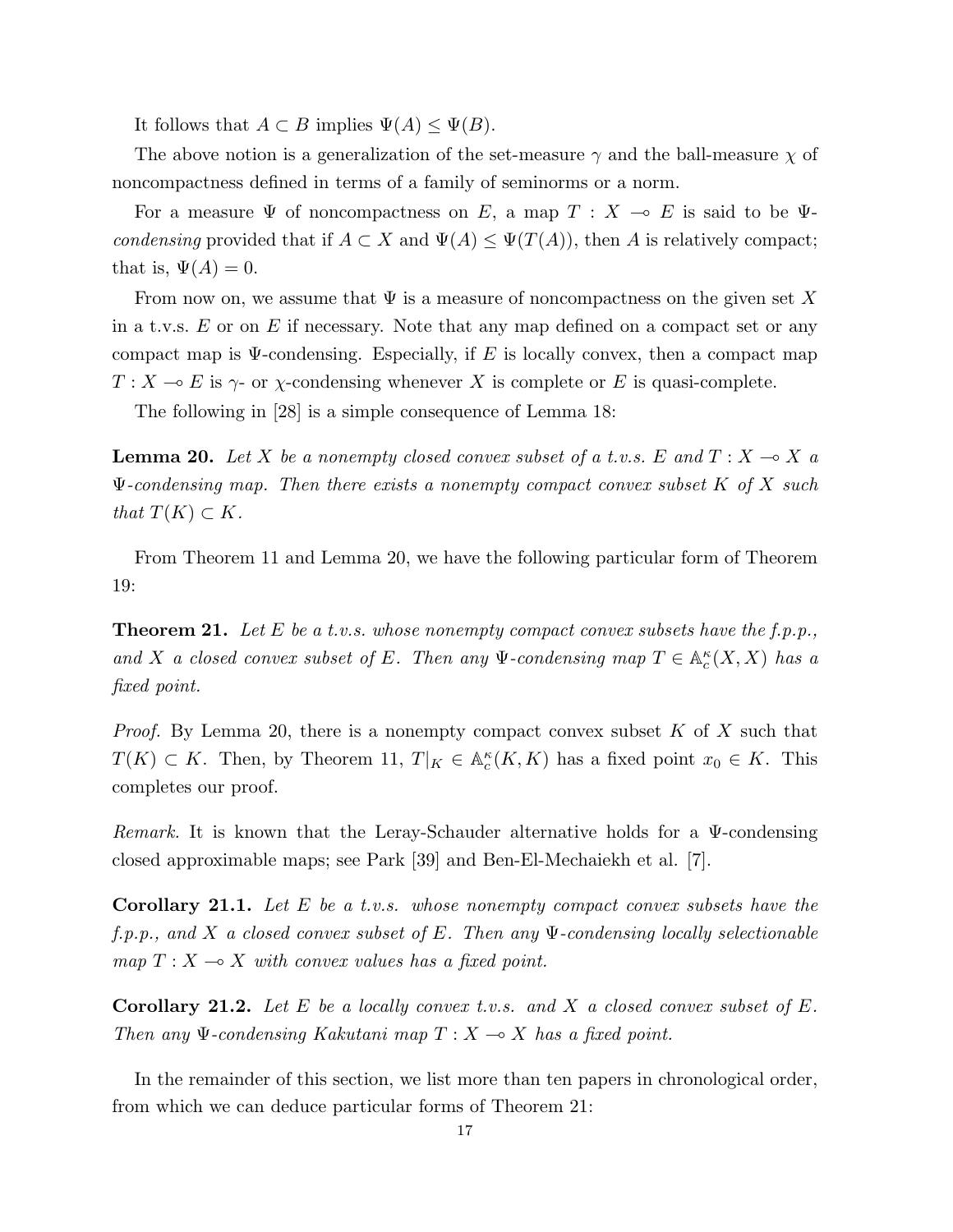Darbo [15]: Recall that Kuratowski defined the measure of noncompactness,  $\alpha(A)$ , of a bounded subset A of a metric space  $(X, d)$ :

 $\alpha(A) = \inf \{\varepsilon > 0: A \text{ can be covered by a finite number of sets }\}$ 

of diameter less than or equal to  $\varepsilon$ .

Let  $T : X \to X$  be a continuous function. Darbo calls T an  $\alpha$ -contraction if given any bounded set A in X,  $T(A)$  is bounded in X and

$$
\alpha[T(A)] \le k\alpha(A),
$$

where the constant k fulfils the inequality  $0 \leq k < 1$ . Darbo [15] showed that if G is a closed, bounded, convex subset of a Banach space X and  $T: G \to G$  is an  $\alpha$ -contraction, then  $T$  has a fixed point.

Sadovskii [59]: Introduced the notion of condensing maps in Banach spaces and obtained a form of Theorem 21 extending the above result of Darbo.

Lifisic and Sadovskii [27]: The above result was extended to a locally convex t.v.s.  $E$ .

Himmelberg, Porter, and Van Vleck [20]: A form of Theorem 21 for a locally convex t.v.s.

Daneš [14], Furi and Vignoli [18], and Nussbaum [32] obtained particular forms of Theorem 20 for a Banach space E.

Reich [57] extended Sadovskii's theorem to a locally convex t.v.s.

Reinermann [58]: A form of Theorem 21 for a Banach space and  $T = f \in \mathbb{C}(X, X)$ .

Mehta, Tan, and Yuan [28]: Particular forms of Theorem 21 for the Fan-Browder type maps and the Kakutani maps, respectively, were obtained for a locally convex t.v.s.

Remark. The concept of compact multimaps has variants (not necessarily generalizations) in that of various types of condensing maps (pseudo-condensing or countably condensing maps or of Mönch type). It is well-known that the theory of such types of condensing maps reduces to that of compact maps. Therefore, our theorems might be applied to those types of condensing maps.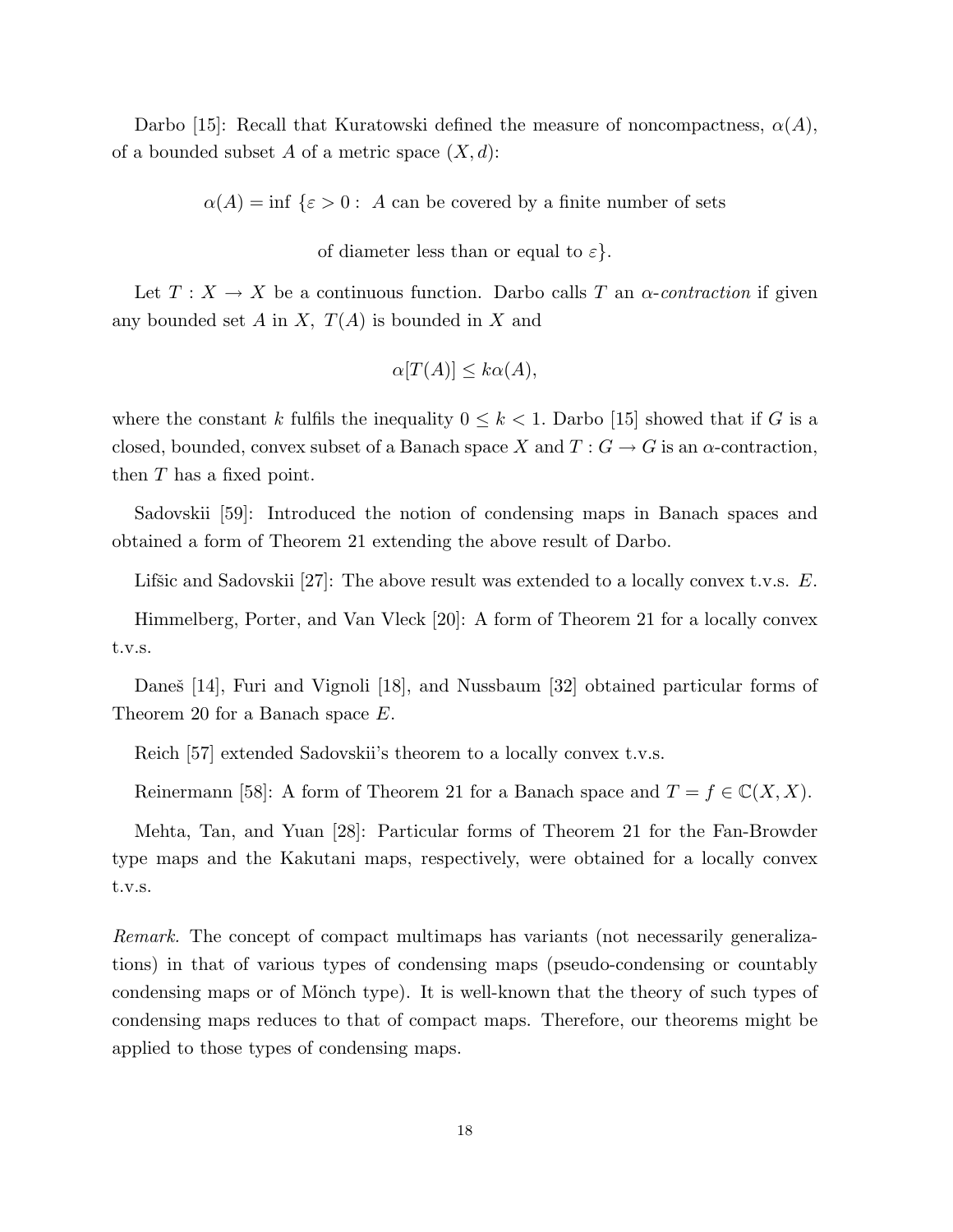#### **REFERENCES**

- [1] R. P. Agarwal and D. O'Regan, Fixed point theory for set valued mappings between topological vector spaces having sufficiently many linear functionals, Comp. Math. Appl. 41 (2001), 917– 928.
- [2] I.D. Arandelović, On the weak admissibility on topological vector spaces and its applications in fixed point theory, Proc. II Mathematical Conf. in Priština (Priština, Sept. 25-28, 1996), 89–94.
- [3] H. Ben-El-Mechaiekh, General fixed point and coincidence theorems for set-valued maps, C. R. Math. Rep. Acad. Sci. Canada 13 (1991), 237–242.
- [4] , Continuous approximations of multifunctions, fixed points and coincidences in: M. Florenzano et al. (Eds.), Approximation and Optimization in the Caribbean II, 67–97, Verlag Peter Lang, Frankfurt, 1995.
- [5] , Spaces and maps approximation and fixed points, J. Comp. Appl. Math. 113 (2000), 283–308.
- [6] H. Ben-El-Mechaiekh, S. Chebbi, M. Florenzano, and J. V. Llinares, Abstract convexities and fixed points, J. Math. Anal. Appl. 170 (1992), 477-500.
- [7] H. Ben-El-Mechaiekh, S. Chebbi, and M. Florenzano, A Leray-Schauder type theorem for approximable maps: a simple proof, Proc. Amer. Math. Soc. 126 (1998), 2345–2349.
- [8] H. Ben-El-Mechaiekh and P. Deguire, Approximation of non-convex set-valued maps, C. R. Acad. Sci. Paris 312 (1991), 379–384.
- [9] , General fixed point theorems for non-convex set-valued maps, C. R. Acad. Sci. Paris 312 (1991), 433–438.
- [10] , Approachability and fixed points for non-convex set-valued maps, J. Math. Anal. Appl. 170 (1992), 477–500.
- [11] H. Ben-El-Mechaiekh and A. Idzik, A Leray-Schauder type theorem for approximable maps, Proc. Amer. Math. Soc. 122 (1994), 105–109.
- [12] F.E. Browder, The fixed point theory of multi-valued mappings in topological vector spaces, Math. Ann. 177 (1968), 283–301.
- [13] R. Cauty, Solution du problème de point fixe de Schauder, Fund. Math. 170 (2001), 231-246.
- [14] J. Daneš, *Generalized concentrative mappings and their fixed points*, Comment. Math. Univ. Carolinae 11 (1970), 115–136..
- [15] G. Darbo, Punti uniti in transformazioni a condominio non compatto, Rend. Sem. Mat. Univ. Padova 24 (1955), 84–92..
- [16] E. De Pascale, G. Trombetta, and H. Weber, "Convexly totally bounded and strongly totally bounded sets, Solution of a problem of Idzik," Ann. del. Scuola Normale Superiore di Pisa, Sci. Fis. Mat. Ser. IV. Vol. **XX** (1993), 341-355.
- [17] G. Fournier and A. Granas, The Lefschetz fixed point theorem for some classes of nonmetrizable spaces, J. Math. pures et appl. 52 (1973), 271–284.
- [18] M. Furi and A. Vignoli, On α-nonexpansive mappings and fixed oints, Rend. Acad. Naz. Lincei 48 (1970), 195–198..
- [19] O. Hadžić, Fixed Point Theory in Topological Vector Spaces, Univ. of Novi Sad, Novi Sad, 1984, 337pp.
- [20] C. J. Himmelberg, J. R. Porter, and F.S. Van Vleck, Fixed point theorems for condensing multifunctions, Proc. Amer. Math. Soc. 23 (1969), 635-641..
- [21] C. D. Horvath, *Contractibility and generalized convexity*, J. Math. Anal. Appl. **156** (1991), 341–357.
- [22] , Extension and selection theorems in topological spaces with a generalized convexity structure, Ann. Fac. Sci. Toulouse  $2$  (1993), 253–269.
- [23] A. Idzik, Almost fixed point theorems, Proc. Amer. Math. Soc. 104 (1988), 779–784.
- [24] V. Klee, Shrinkable neighborhoods in Hausdorff linear spaces, Math. Ann. 141 (1960), 281–285.
- [25] V.L. Klee, Leray–Schauder theory without local convexity, Math. Ann. 141 (1960), 286–296.
- [26] H. Komiya, A note on fixed point properties in abstract convex spaces, Nonlinear Analysis and Convex Analysis (Proc. NACA'98, Niigata, Japan, July 28-31, 1998), 196–198, World Sci., Singapore, 1999.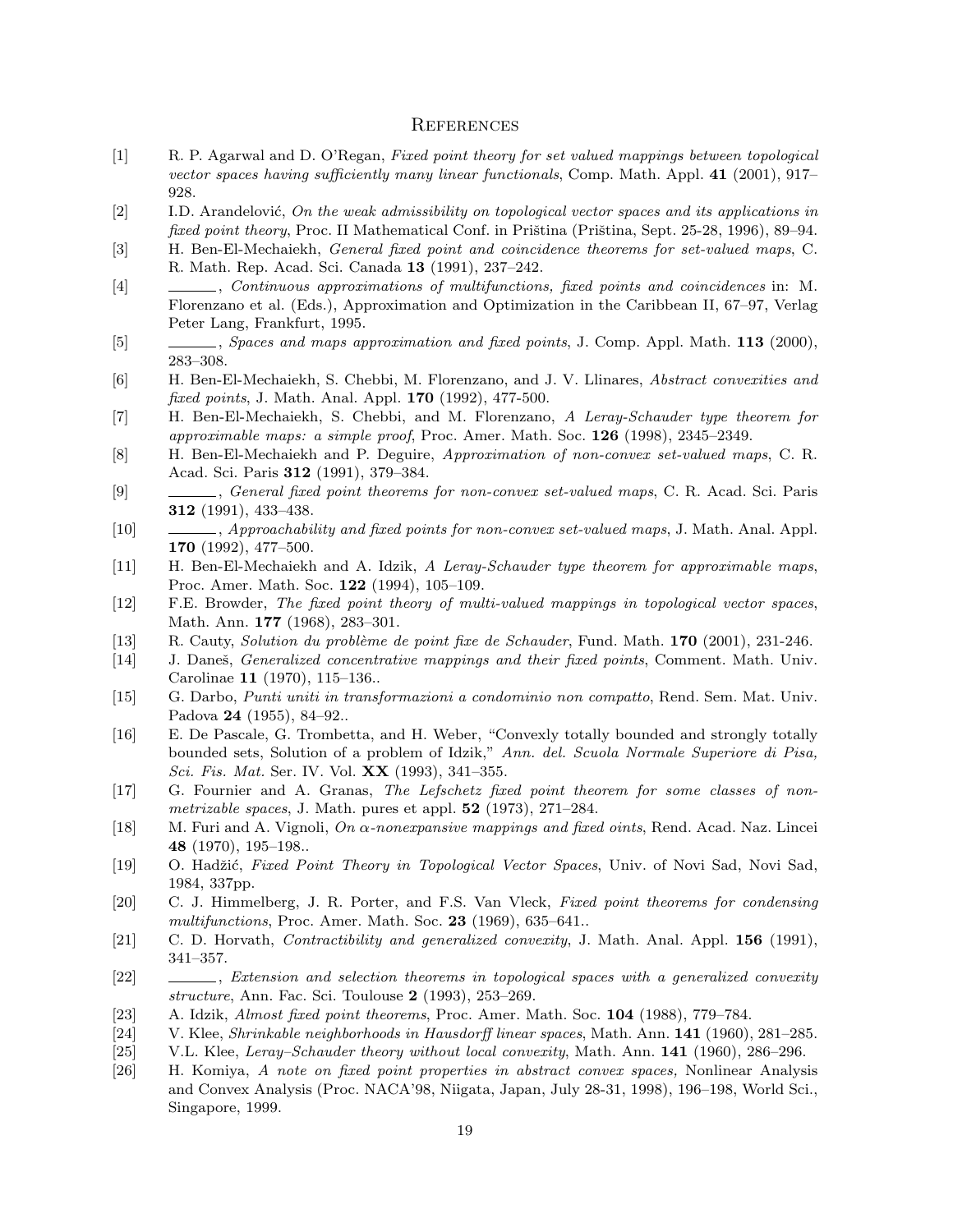- [27] E. A. Lifsic and B. N. Sadovskii, A fixed point theorem for generalized condensing operators, Sov. Math. Dokl. 9 (1968), 1370–1371..
- [28] G. Mehta, K.-K. Tan, and X.-Z. Yuan, Fixed points, maximal elements and equilibria of generalized games, Nonlinear Anal. TMA 28 (1997), 689–699.
- [29] N. T. Nhu and L. H. Tri, No Roberts space is a counter-example to Schauder's conjecture, Topology 33 (1994), 371–378.
- [30] N.T. Nhu, The fixed point property for weakly admissble compact convex sets: searching for a solution to Schauder's conjecture, Topology Appl. 68 (1996), 1-12.
- [31] N. T. Nhu, J. M. R. Sanjuro, and T. V. An, The AR-property for Roberts' example of a compact convex set with no extreme points, Part 1: General result, Proc. Amer. Math. Soc. 125 (1997), 3075–3087; Part 2: Application to the example, ibid. 125 (1997), 3089–3098.
- [32] R. D. Nussbaum, The fixed point index for locally condensing mappings, Annali di Mat. 89 (1971), 217–258..
- [33] T. Okon, When graph meets diagonal: an approximative access to fixed point theory, Ph.D. Thesis, TU Dresden, Germany, 2001.
- [34] , The Kakutani fixed point theorems for Roberts spaces, Topology Appl. 123 (2002), 461–470.
- [35] , Fixed point theory for Roberts spaces, Nonlinear Anal. 47 (2001), 5697–5702.
- [36] D. O'Regan, Fixed point theorems for the  $\mathfrak{B}^{\kappa}$ -admissible maps of Park, Appl. Anal. **79** (2001), 173–185.
- [37] , A note on a new essential map approach for DKT maps, Nonlinear Funct. Anal. Appl. 8 (2003), 603–608.
- [38] Sehie Park, Fixed points of approximable maps, Proc. Amer. Math. Soc. 124 (1996), 3109–3114.
- [39] , Generalized Leray-Schauder principles for condensing admissible multifunctions, Annali di Math. pura ed appl. CLXXII (1997), 65–85.
- [40] S. Park, Remarks on a fixed point problem of Ben-El-Mechaiekh, Nonlinear Analysis and Convex Analysis (Proc. NACA'98, Niigata, Japan, July 28-31, 1998), 79–88, World Sci., Singapore, 1999.
- [41] , A unified fixed point theory of multimaps on topological vector spaces, J. Korean Math. Soc. 35 (1998), 803–829. Corrections, ibid. 36 (1999), 829–832.
- [42] , Continuous selection theorems in generalized convex spaces, Numer. Funct. Anal. Optimiz. 20 (1999), 567–583.
- [43] , Ninety years of the Brouwer fixed point theorem, Vietnam J. Math. 27 (1999), 193– 232.
- [44] , Elements of the KKM theory for generalized convex spaces, Korean J. Comp. Appl. Math. 7 (2000), 1–28.
- [45] , Remarks on fixed point theorems for generalized convex spaces, Fixed Point Theory and Applications (Y.J. Cho, ed.), 135–144, Nova Sci. Publ., New York, 2000.
- [46] , New topological versions of the Fan-Browder fixed point theorem, Nonlinear Anal. 47 (2001), 595–606.
- [47] , Fixed point theorems in locally G-convex spaces, Nonlinear Anal. 48 (2002), 869–872.
- [48] , On some conjectures and problems in analytical fixed point theory, Nonlinear Anal. and Convex Anal. (Proc. NACA'2001, Hirosaki, Japan, Jul. 30–Aug. 2, 2001), 383–392, Yokohama Publ., 2003.
- [49] , Fixed points of multimaps in the better admissible class, J. Nonlinear Convex Anal. 5 (2004), 369–377.
- [50] S. Park and H.-J. Kim, Admissible classes of multifunctions on generalized convex spaces, Proc. Coll. Natur. Sci. Seoul National University 18 (1993), 1–21.
- [51] , Coincidence theorems for admissible multifunctions on generalized convex spaces, J. Math. Anal. Appl. 197 (1996), 173–187.
- [52] , Foundations of the KKM theory on generalized convex spaces, J. Math. Anal. Appl. 209 (1997), 551–571.